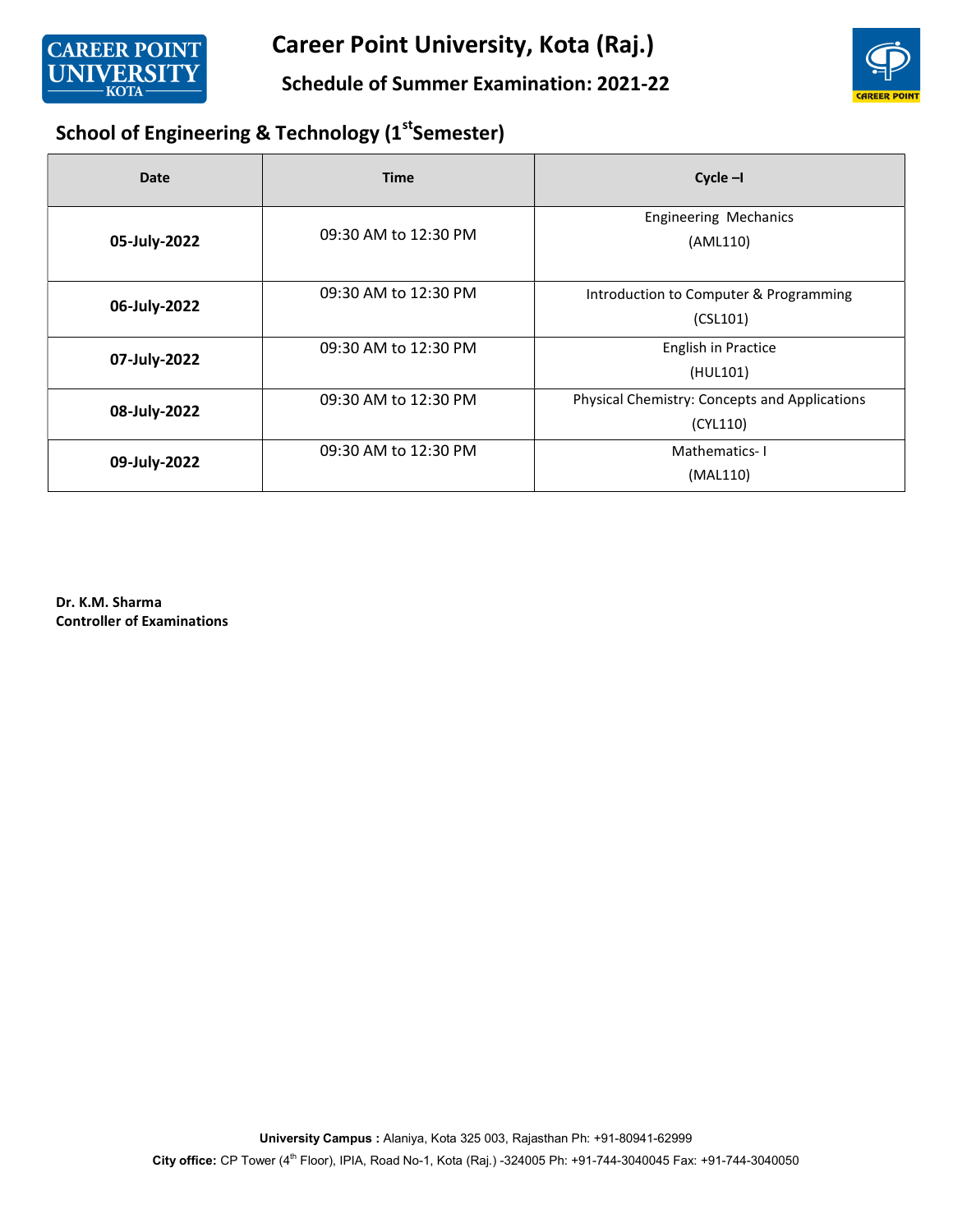

#### Schedule of Summer Examination: 2021-22



## School of Engineering & Technology (3<sup>rd</sup> Semester)

| Date & Day   | <b>Time</b>           | <b>Civil</b>                                                                      | Comp. Sc.                                                                | <b>Electrical</b>                            | <b>Mechanical</b>                            |
|--------------|-----------------------|-----------------------------------------------------------------------------------|--------------------------------------------------------------------------|----------------------------------------------|----------------------------------------------|
| 05-July-2022 | 1:00 PM TO 4:00<br>PM | Concrete Technology &<br>Material<br>(CEL339)                                     | Computer<br>Architecture<br>(CSL211)/ (CSL212)                           | Signal and System<br>(EEL205)                | Engg.<br>Thermodynamics<br>(MEL140)          |
| 06-July-2022 | 1:00 PM TO 4:00<br>PM | <b>Strength of Material</b><br>(CEL230)<br><b>Mechanics of Solids</b><br>(AML140) | <b>Discrete</b><br>Mathematical<br>structure<br>$(CSL105)$ /<br>(CSL205) | <b>Digital Electronics</b><br>(EEL201)       | <b>Mechanics of Solids</b><br>(AML140)       |
| 07-July-2022 | 1:00 PM TO 4:00<br>PM | <b>Building Material &amp;</b><br>Construction<br>(CEL272)                        | Data Structure<br>(CSL201)/ (CSL202)                                     | <b>Electro Mechanics</b><br>(EEL203)         | <b>Mechanics of Fluids</b><br>(AML160)       |
| 08-July-2022 | 1:00 PM TO 4:00<br>PM | <b>Technical Communication</b><br>(HUL235)                                        | Technical<br>Communication<br>(HUL235)                                   | Technical<br>Communication<br>(HUL235)       | Technical<br>Communication<br>(HUL235)       |
| 09-July-2022 | 1:00 PM TO 4:00<br>PM | Transportation<br>$Engg - I$<br>(CEL241)                                          | <b>Digital Electronics</b><br>(EEL201)                                   | <b>Circuit Theory</b><br>(EEL202)            | Kinematics &<br>Dynamics Machine<br>(MEL211) |
| 11-July-2022 | 1:00 PM TO 4:00<br>PM | <b>Fluid Mechanics</b><br>(AML170)                                                | Programming in<br>$C++$<br>(CSL312)/ (CSL225)                            | Measurement &<br>Instrumentation<br>(EEL212) |                                              |
| 12-July-2022 | 1:00 PM TO 4:00<br>PM | Surveying<br>(CEL270)<br><b>Elements of Surveying</b><br>(CEL271)                 | <b>IOT</b><br>(CSL214)                                                   |                                              |                                              |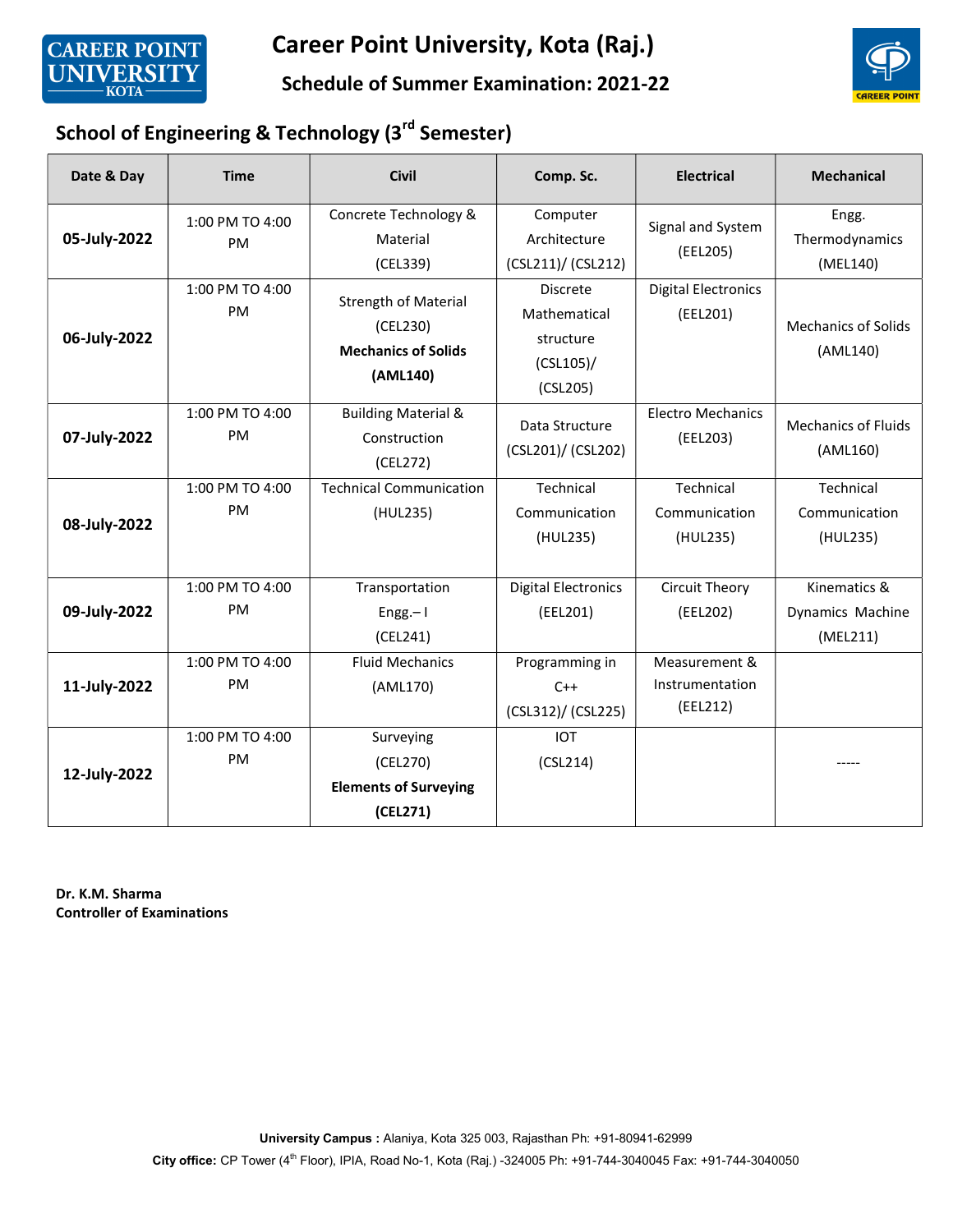

#### Schedule of Summer Examination: 2021-22



## School of Engineering & Technology (5<sup>th</sup> Semester)

| Date & Day   | <b>Time</b>             | <b>Civil</b>                                            | Comp. Sc.                                               | <b>Electrical</b>                                       | <b>Mechanical</b>                                    |
|--------------|-------------------------|---------------------------------------------------------|---------------------------------------------------------|---------------------------------------------------------|------------------------------------------------------|
| 11-July-2022 | 09:30 AM to<br>12:30 PM | Transportation<br>Engg.II<br>(CEL341)                   | Theory of<br>Computation<br>(CSL705)                    | Data Structures<br>(CSL201)                             | Heat & Mass Transfer<br>(MEL242)                     |
| 12-July-2022 | 09:30 AM to<br>12:30 PM | Design of RCC<br><b>Structures</b><br>(CEL330)          | Analysis & Design of<br>Algorithms<br>(CSL356)          | Communication<br>Engg.<br>(EEL306)                      | Machine Element Design<br>(MEL311)                   |
| 13-July-2022 | 09:30 AM to<br>12:30 PM | Structural<br>Analysis -II<br>(CEL331)                  | Micro Processor &<br>Interfaces<br>(CSL555)             | Control Engg.-II<br>(EEL325)                            | Machining, Machine Tools &<br>Metrology<br>(MEL233)  |
| 14-July-2022 | 09:30 AM to<br>12:30 PM | Soft Skills &<br>Personality<br>Development<br>(HUL242) | Soft Skills &<br>Personality<br>Development<br>(HUL242) | Soft Skills &<br>Personality<br>Development<br>(HUL242) | Soft Skills & Personality<br>Development<br>(HUL242) |
| 15-July-2022 | 09:30 AM to<br>12:30 PM | Environmental<br>Engineering<br>(CEL212)                | Web Technology<br>(CSL442)                              | Power Engg.-I<br>(EEL303)                               | <b>Energy Conversion</b><br>(MEL241)                 |
| 16-July-2022 | 09:30 AM to<br>12:30 PM |                                                         | <b>Computer Graphics</b><br>(CSL781)                    |                                                         |                                                      |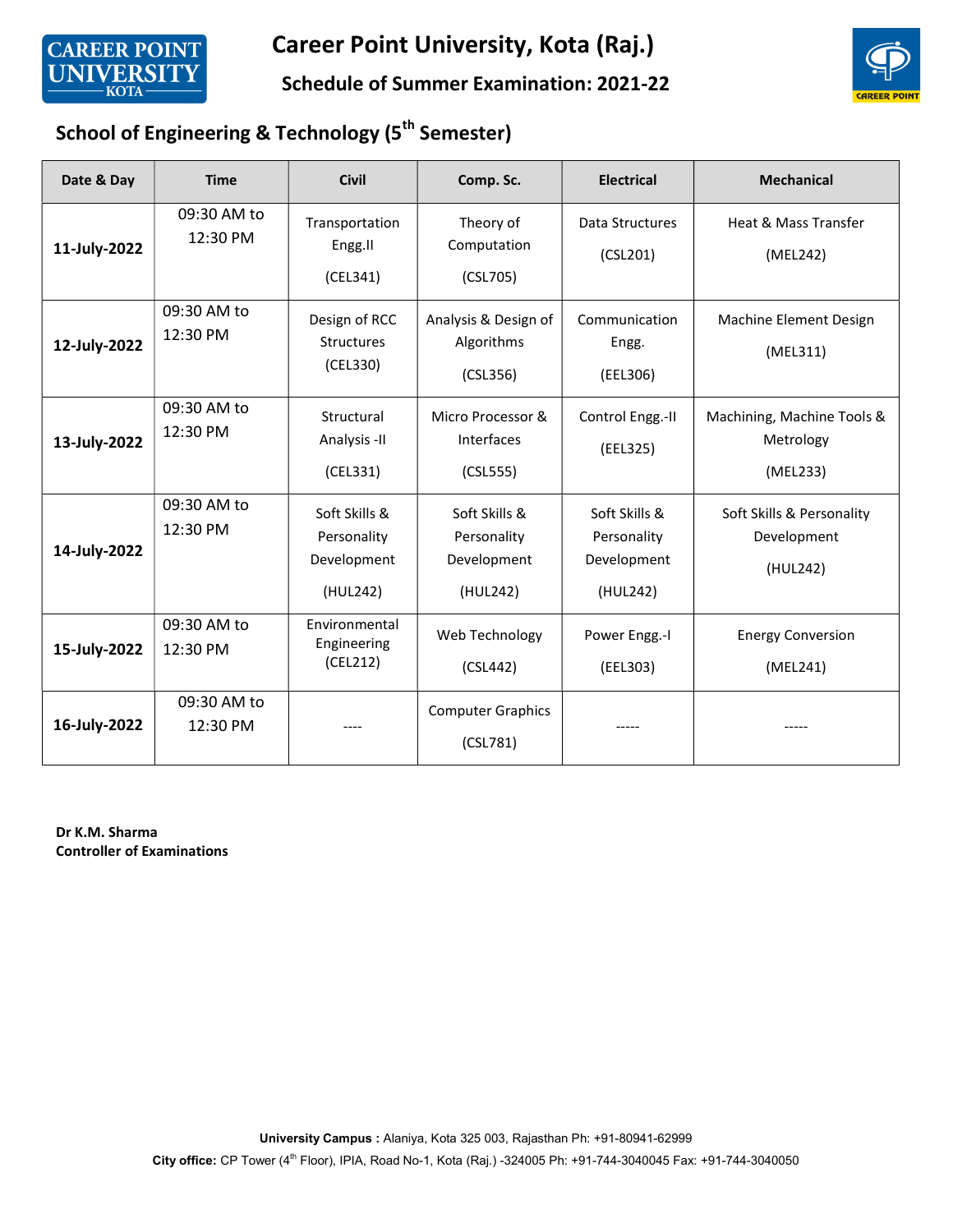

#### Schedule of Summer Examination: 2021-22



## School of Engineering & Technology (5<sup>th</sup> Semester)

|                  | <b>Open Course</b>                   |                                                                       |                                                                                                                      |                                                    |                                           |                                         |                                                                              |  |  |
|------------------|--------------------------------------|-----------------------------------------------------------------------|----------------------------------------------------------------------------------------------------------------------|----------------------------------------------------|-------------------------------------------|-----------------------------------------|------------------------------------------------------------------------------|--|--|
| 18-July-<br>2022 | 09:30<br>AM to<br>12:30<br><b>PM</b> | MA&FM<br>$(SML332)$ /<br>Human<br>Resource<br>Development<br>(SML333) | <b>Town Planning</b><br>(CEL300)<br>Environmental<br>Assessment<br>and<br>Methodology<br>(CEL412)                    | Database<br>Management<br>System<br>(CSL313)       | Control<br>Theory<br>(EEL310)             | Production<br>Engineering-I<br>(MEL325) | Signals System<br>Engineering<br>$(EEL313)$ /<br>Robotic Sensors<br>(EEL326) |  |  |
| 19-July-<br>2022 | 09:30<br>AM to<br>12:30<br>PM        | BE & CS<br>(SML331)                                                   | Ecology Eco<br>System &<br>Water<br>Resources<br>$(CEL315)$ /<br><b>Ecology and</b><br><b>Eco System</b><br>(CEL895) | Introduction to<br>Operating<br>System<br>(CSL314) | Electrical<br><b>Machines</b><br>(EEL312) | Operations<br>Research<br>(MEL221)      | Communication<br>Theory<br>$(EEL314)$ /<br>EMI<br>(EEL327)                   |  |  |

Dr K.M. Sharma

Controller of Examinations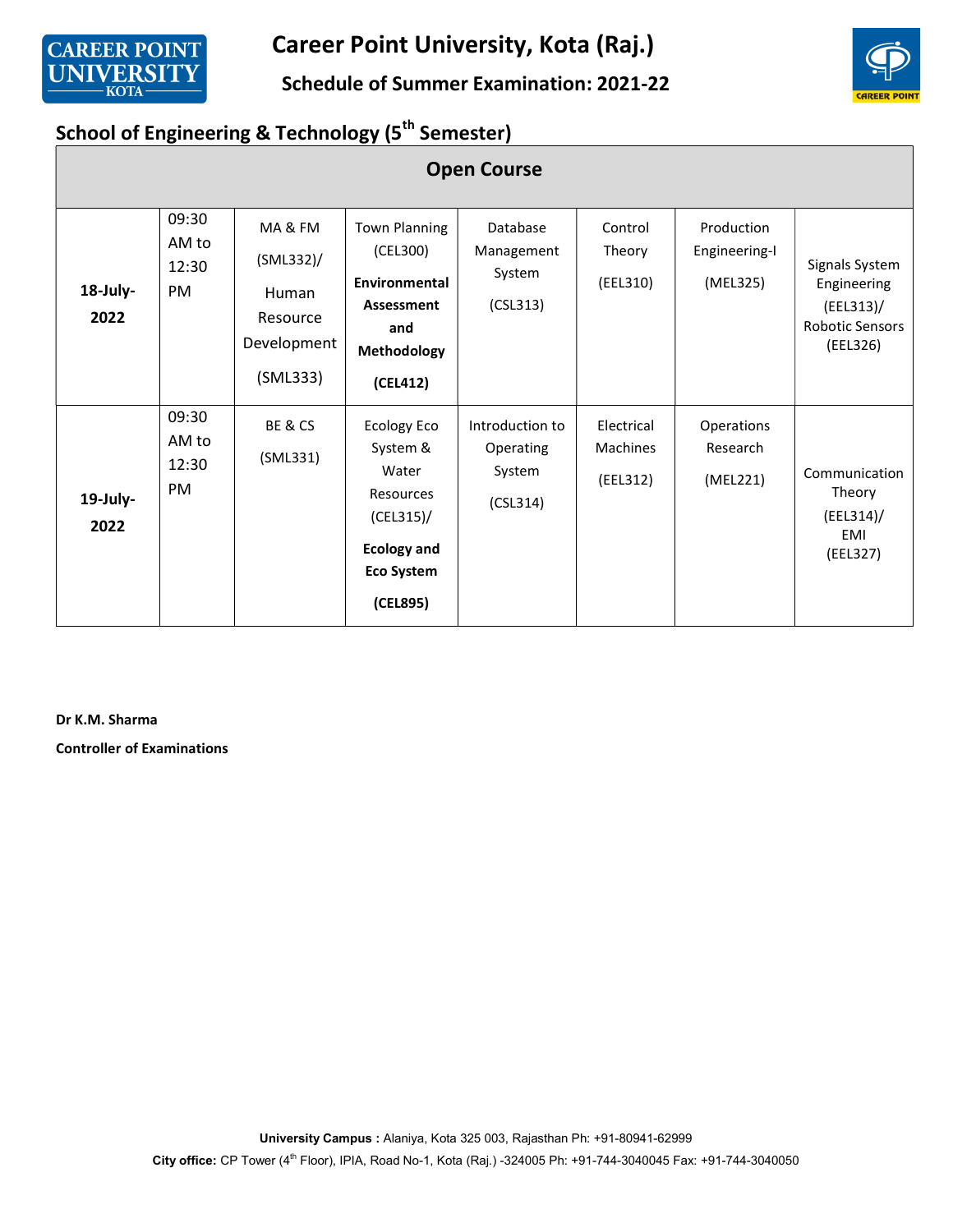

#### Schedule of Summer Examination: 2021-22



## School of Engineering & Technology (7<sup>th</sup> Semester)

| Date & Day         | <b>Time</b>                  |  | <b>Civil</b>                                                 |                                                       |  | Comp. Sc.                                                 | <b>Electrical</b>                            |                                                  | <b>Mechanical</b>                                   |
|--------------------|------------------------------|--|--------------------------------------------------------------|-------------------------------------------------------|--|-----------------------------------------------------------|----------------------------------------------|--------------------------------------------------|-----------------------------------------------------|
| 13-July-2022       | 1:00 PM TO 4:00<br><b>PM</b> |  | Irrigation & Canal<br>Engineering<br>(CEL410)                |                                                       |  | <b>Compiler Design</b><br>(CSL728)                        | <b>Electric Drives</b><br>(EEL305)           |                                                  | Power Plant Technologies<br>(MEL342)                |
| 14-July-2022       | 1:00 PM TO 4:00<br><b>PM</b> |  | Specification<br><b>Estimation &amp; Costing</b><br>(CEL420) |                                                       |  | <b>Mobile Computing</b><br>(CSL837)                       | Power System<br>Protection<br>(EEL451)       |                                                  | <b>Flexible Manufacturing</b><br>System<br>(MEL425) |
| 15-July-2022       | 1:00 PM TO 4:00<br><b>PM</b> |  | Site Investigation &<br>Ground Improvement<br>(CEL703)       |                                                       |  | Artificial<br>Intelligence<br>(CSL333)                    |                                              |                                                  | <b>Production Management</b><br>(MEL421)            |
| <b>Open Course</b> |                              |  |                                                              |                                                       |  |                                                           |                                              |                                                  |                                                     |
| 16-July-2022       | 1:00 PM TO<br>4:00 PM        |  | Entrepreneurship<br>& Mgmt.<br>(SML451)                      | Basics of<br>Environmental<br>Engineering<br>(CEL426) |  | Introduction<br>to Artificial<br>Intelligence<br>(CSL334) | Protection of<br>Power<br>System<br>(EEL454) | Flexible<br>Manufacturing<br>Systems<br>(MEL425) |                                                     |
| 18-July-2022       | 1:00 PM TO<br>4:00 PM        |  | <b>Financial Market</b><br>(SML452)                          | Concrete<br>Materials &<br>Technology<br>(CEL402)     |  | Java Prog.<br>(CSL435)                                    | Power<br>System-II<br>(EEL459)               | Project<br>Management<br>(MEL422)                |                                                     |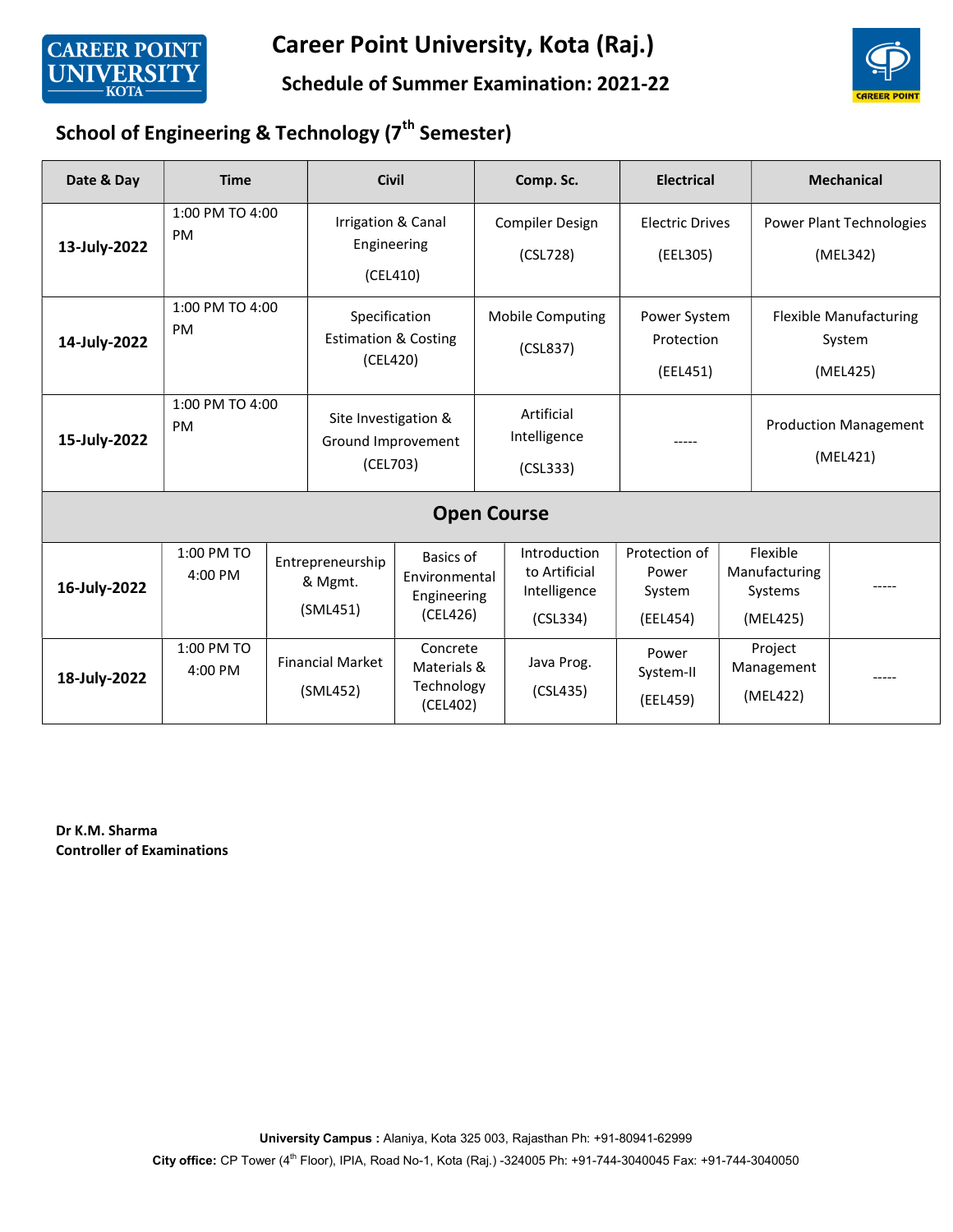

Schedule of Summer Examination: 2021-22



# School of Commerce & Management (1st Semester)

| Date & Day   | <b>Time</b>             | <b>BBA(Honors)/ B.Com(Honors)</b>                                                     | <b>BBA+LLB</b>                                                                   |
|--------------|-------------------------|---------------------------------------------------------------------------------------|----------------------------------------------------------------------------------|
| 05-July-2022 | 09:30 AM to<br>12:30 PM | <b>Business Communication</b><br>(HUL103)                                             | <b>Business Communication</b><br>(HUL103)/<br>English & legal language<br>LBL417 |
| 06-July-2022 | 09:30 AM to<br>12:30 PM | <b>Fundamentals of Computers</b><br>(CSL108)/Overview of data Science<br>&AI (CSL114) | <b>Fundamentals of Computers</b><br>(CSL108)                                     |
| 07-July-2022 | 09:30 AM to<br>12:30 PM | Management<br>Concepts<br>(SML101)                                                    | Management<br>Concepts<br>(SML101)                                               |
| 08-July-2022 | 09:30 AM to<br>12:30 PM | <b>Managerial Economics</b><br>(SML115)                                               | <b>Managerial Economics</b><br>(SML115)                                          |
| 09-July-2022 | 09:30 AM to<br>12:30 PM | <b>Business Mathematics</b><br>(MAL101)                                               | <b>Business Mathematics</b><br>(MAL101)                                          |
| 11-July-2022 | 09:30 AM to<br>12:30 PM | <b>Accounting for Managers</b><br>(SML105)                                            | <b>Accounting for Managers</b><br>(SML105)                                       |
| 23-July-2022 | 09:30 AM to<br>12:30 PM |                                                                                       | Legal & Constitutional History<br>(LBR201)/LBL414                                |

Dr K.M. Sharma

Controller of Examinations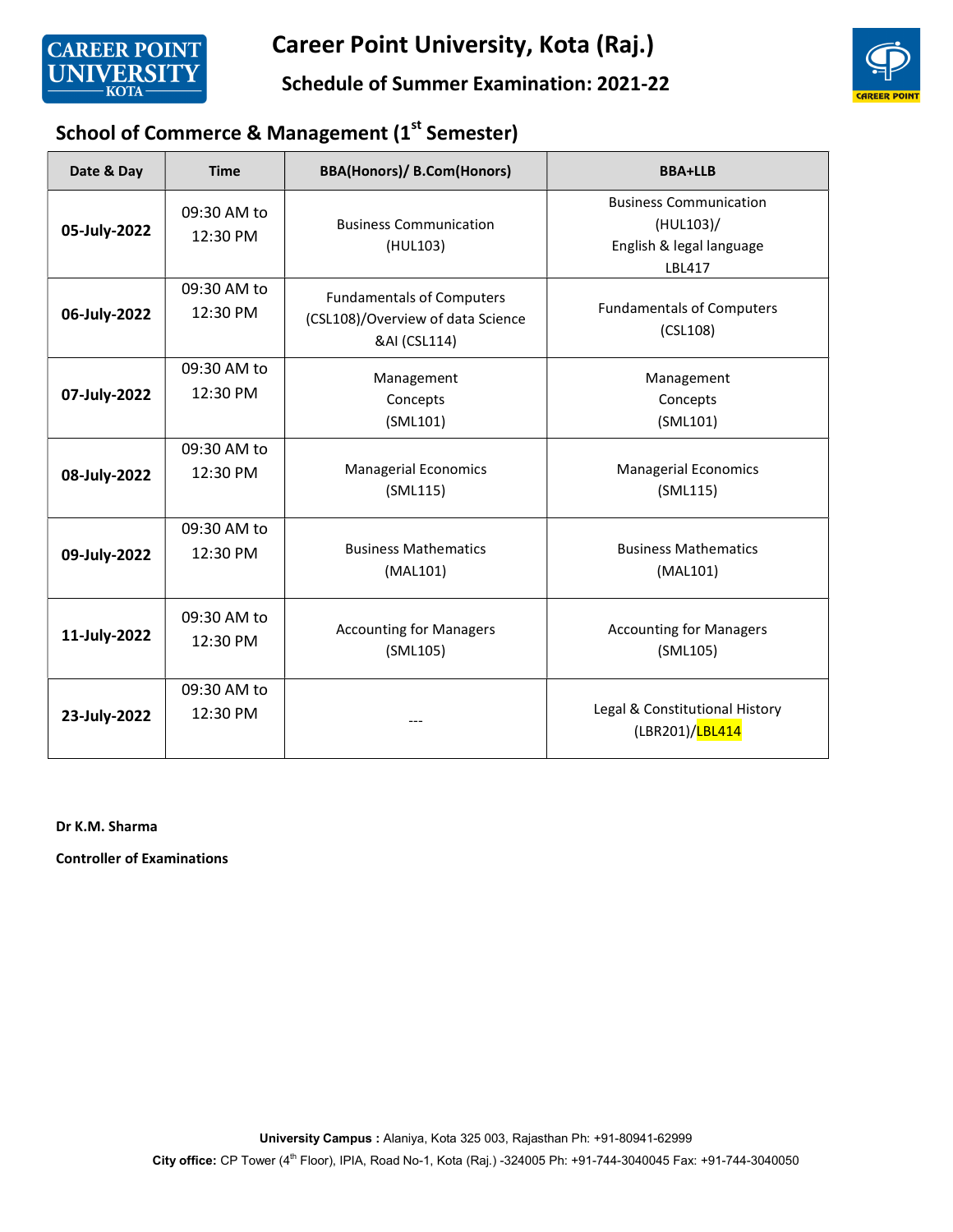

Schedule of Summer Examination: 2021-22



# School of Commerce & Management (1st Semester)

| Date & Day   | <b>Time</b>          | <b>MBA/PGDM</b>                                                                                                       |
|--------------|----------------------|-----------------------------------------------------------------------------------------------------------------------|
| 05-July-2022 | 09:30 AM to 12:30 PM | <b>Business Communication Skills &amp; PD</b><br>(HUL109)/HUN101/<br><b>Business Communication</b><br>(HUL103)        |
| 06-July-2022 | 09:30 AM to 12:30 PM | Comp. Application in Management<br>(CSL708)/CSL702                                                                    |
| 07-July-2022 | 09:30 AM to 12:30 PM | Mgmt. Concepts & Corporate Business<br>Environment<br>(SML101)/ Principles and Practices of<br>Management<br>(SML551) |
| 08-July-2022 | 09:30 AM to 12:30 PM | Managing Organizational Behavior<br>(SML552)                                                                          |
| 09-July-2022 | 09:30 AM to 12:30 PM | Mathematical Statistics for Mgt. Decision<br>(MAL215)                                                                 |
| 11-July-2022 | 09:30 AM to 12:30 PM | <b>Managerial Economics</b><br>(SML115/ Macro Economics<br>(SML553)                                                   |
| 12-July-2022 | 09:30 AM to 12:30 PM | <b>Accounting for Managers</b><br>(SML105)/ Financial Accounting<br>(SML554)                                          |
| 13-July-2022 | 09:30 AM to 12:30 PM | <b>Marketing Management</b><br>(SML760)                                                                               |

Dr K.M. Sharma

Controller of Examinations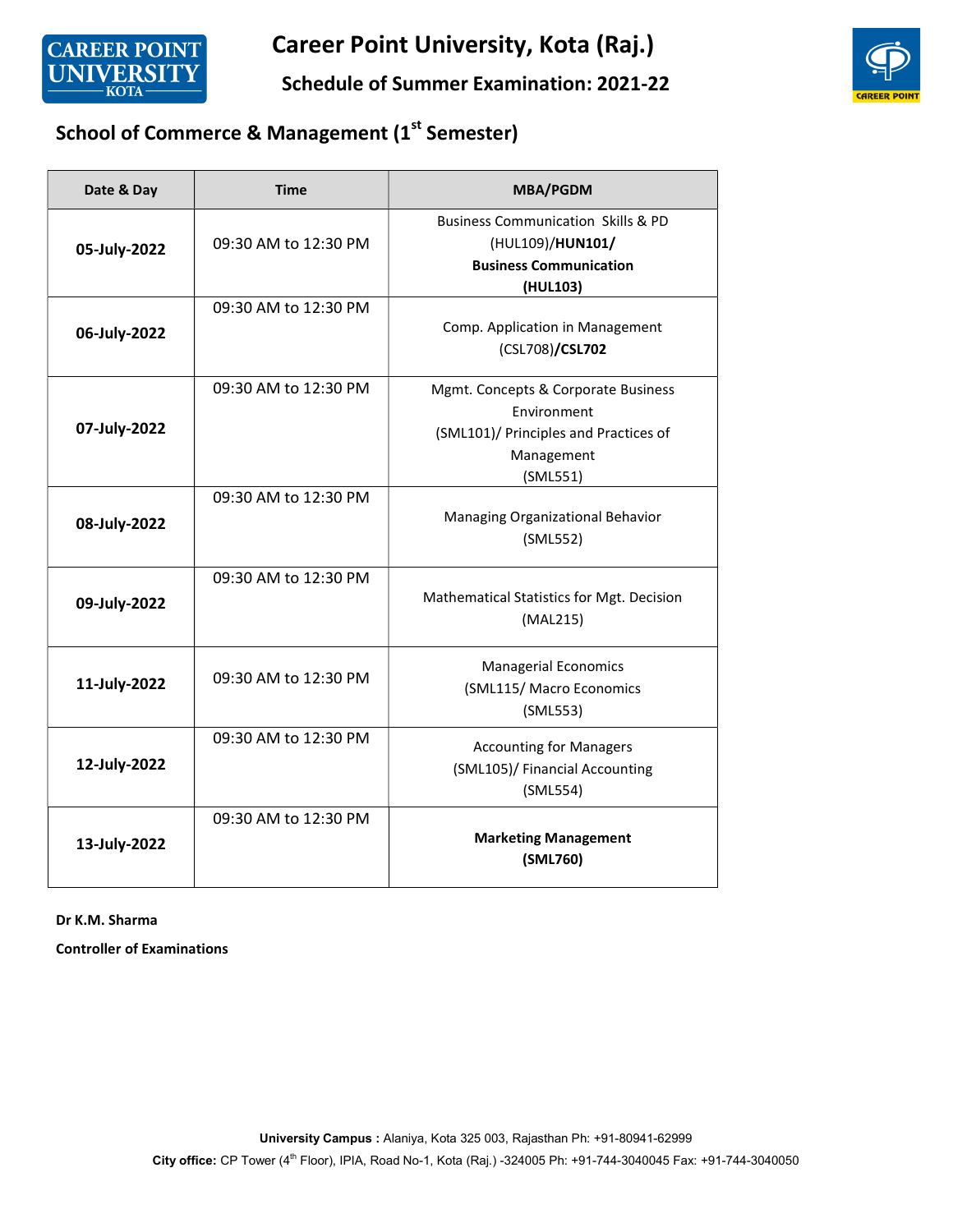

#### Schedule of Summer Examination: 2021-22



# School of Commerce & Management (3rdSemester)

| Date & Day   | Time/Shift                   | <b>BBA(Honors)</b>                           | <b>BBA+LLB</b>                              | <b>B.Com(Honors)</b>                        |
|--------------|------------------------------|----------------------------------------------|---------------------------------------------|---------------------------------------------|
| 05-July-2022 | 1:00 PM TO 4:00<br>PM        | <b>Management Accounting</b><br>(SML308)     | <b>Management Accounting</b><br>(SML308)    | <b>Management Accounting</b><br>(SML308)    |
| 06-July-2022 | 1:00 PM TO 4:00<br><b>PM</b> | Entrepreneurship<br>Development<br>(SML302)  | Entrepreneurship<br>Development<br>(SML302) | Entrepreneurship<br>Development<br>(SML302) |
| 07-July-2022 | 1:00 PM TO 4:00<br><b>PM</b> | Production Planning &<br>Control<br>(SML309) | <b>Constitution law-II</b><br>(LBL211)      | <b>Corporate Accounting</b><br>(SML310)     |
| 08-July-2022 | 1:00 PM TO 4:00<br><b>PM</b> | <b>Strategic Management</b><br>(SML325)      | <b>Strategic Management</b><br>(SML325)     | <b>Income Tex</b><br>(SML311)               |
| 09-July-2022 | 1:00 PM TO 4:00<br>PM        | Organizational<br>Behaviour<br>(SML312)      | Organizational<br>Behaviour<br>(SML312)     | Organizational<br>Behaviour<br>(SML312)     |
| 11-July-2022 | 1:00 PM TO 4:00<br>PM        | Soft Skills Lab - I<br>(SML300)              | Family Law-I (Hindu Law)<br>(LBR113)        | Soft Skills Lab-I<br>(SML300)               |
| 12-July-2022 | 1:00 PM TO 4:00<br><b>PM</b> |                                              | Law of Contract-II<br>(LBL422/LBR122)       |                                             |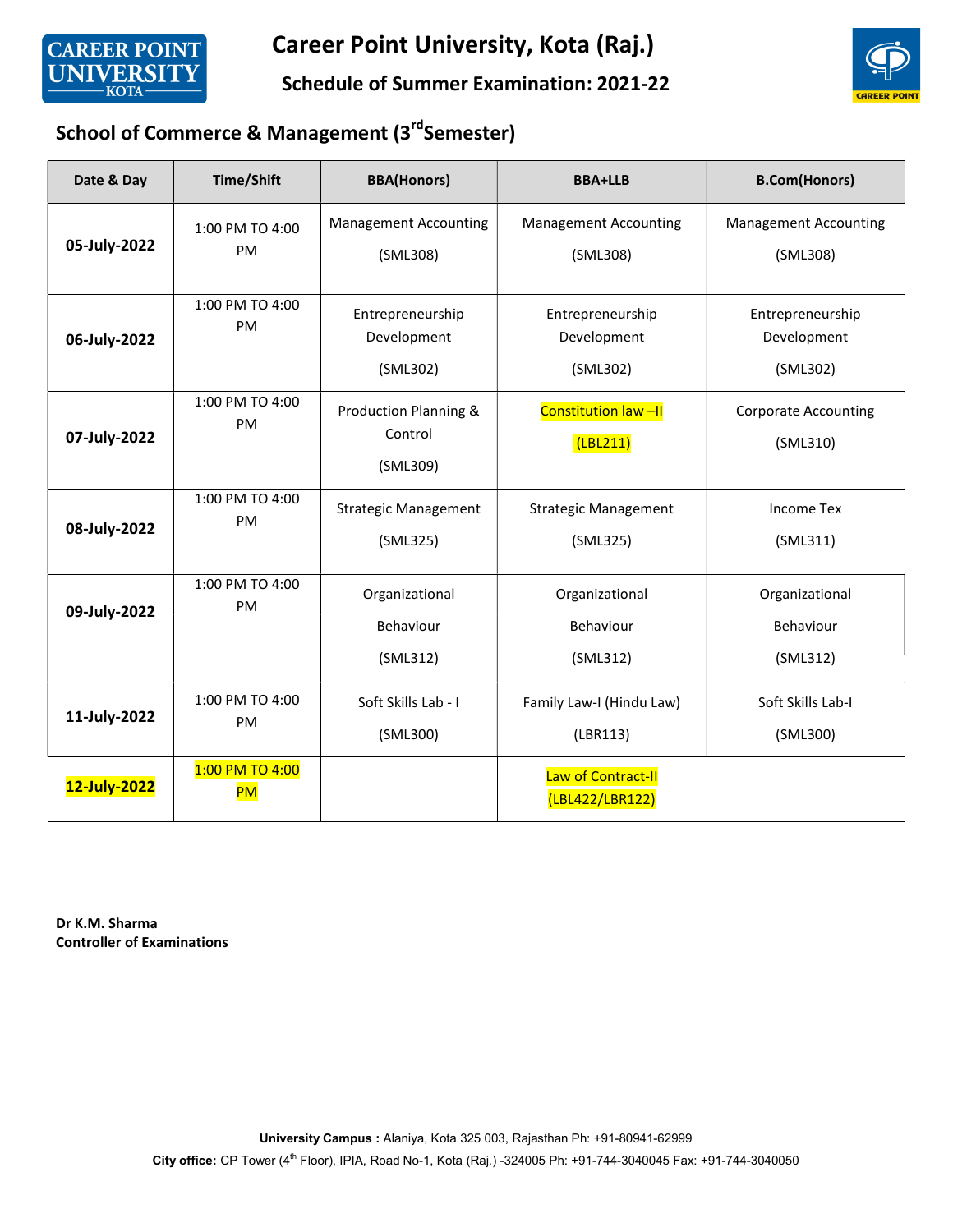

Schedule of Summer Examination: 2021-22



# School of Commerce & Management (3rdSemester)

| Date & Day   | <b>Time/Shift</b>            | <b>MBA</b><br>(Marketing)                                          | <b>MBA</b><br>(Finance)                                        | <b>MBA</b><br>(HR)                                           |
|--------------|------------------------------|--------------------------------------------------------------------|----------------------------------------------------------------|--------------------------------------------------------------|
| 05-July-2022 | 1:00 PM TO 4:00              | <b>Business Strategy</b>                                           | <b>Business Strategy</b>                                       | <b>Business Strategy</b>                                     |
|              | PM                           | (SML 732)                                                          | (SML732)                                                       | (SML732)                                                     |
| 06-July-2022 | 1:00 PM TO 4:00<br><b>PM</b> | Entrepreneurship<br>development and Skills<br>(SML555)/(SML302)    | Entrepreneurship Development<br>(SML302)                       | Entrepreneurship<br>Development<br>(SML302)                  |
| 07-July-2022 | 1:00 PM TO 4:00<br><b>PM</b> | Project Appraisal Planning<br>and Control<br>(SML 876)             | Project Appraisal Planning and<br>Control<br>(SML876)          | <b>Project Appraisal Planning</b><br>and Control<br>(SML876) |
| 08-July-2022 | 1:00 PM TO 4:00              | <b>Banking Service Operations</b>                                  | <b>Banking Service Operations</b>                              | <b>Banking Service Operations</b>                            |
|              | PM                           | (SML 877)                                                          | (SML877)                                                       | (SML877)                                                     |
| 09-July-2022 | 1:00 PM TO 4:00              | Retail Management                                                  | <b>Consumer Behavior</b>                                       | <b>Consumer Behavior</b>                                     |
|              | PM                           | (SML 763)                                                          | (SML761)                                                       | (SML761)                                                     |
| 11-July-2022 | 1:00 PM TO 4:00<br>PM        | Performance<br>Management and Reward<br>System<br>(SML 736)        | Performance Management and<br><b>Reward System</b><br>(SML736) | Performance Management<br>and Reward System<br>(SML736)      |
| 12-July-2022 | 1:00 PM TO 4:00              | <b>Services Marketing</b>                                          | <b>Service Marketing</b>                                       | <b>Service Marketing</b>                                     |
|              | PM                           | (SML 762)                                                          | (SML762)                                                       | (SML762)                                                     |
| 13-July-2022 | 1:00 PM TO 4:00              | Training and Development                                           | Training and Development                                       | <b>Training and Development</b>                              |
|              | PM                           | (SML 735)                                                          | (SML735)                                                       | (SML735)                                                     |
| 14-July-2022 | 1:00 PM TO 4:00<br>PM        | Security Analysis and<br><b>Investment Management</b><br>(SML 875) | Security Analysis and Portfolio<br>Management<br>(SML875)      | Strategic HRM<br>(SML737)                                    |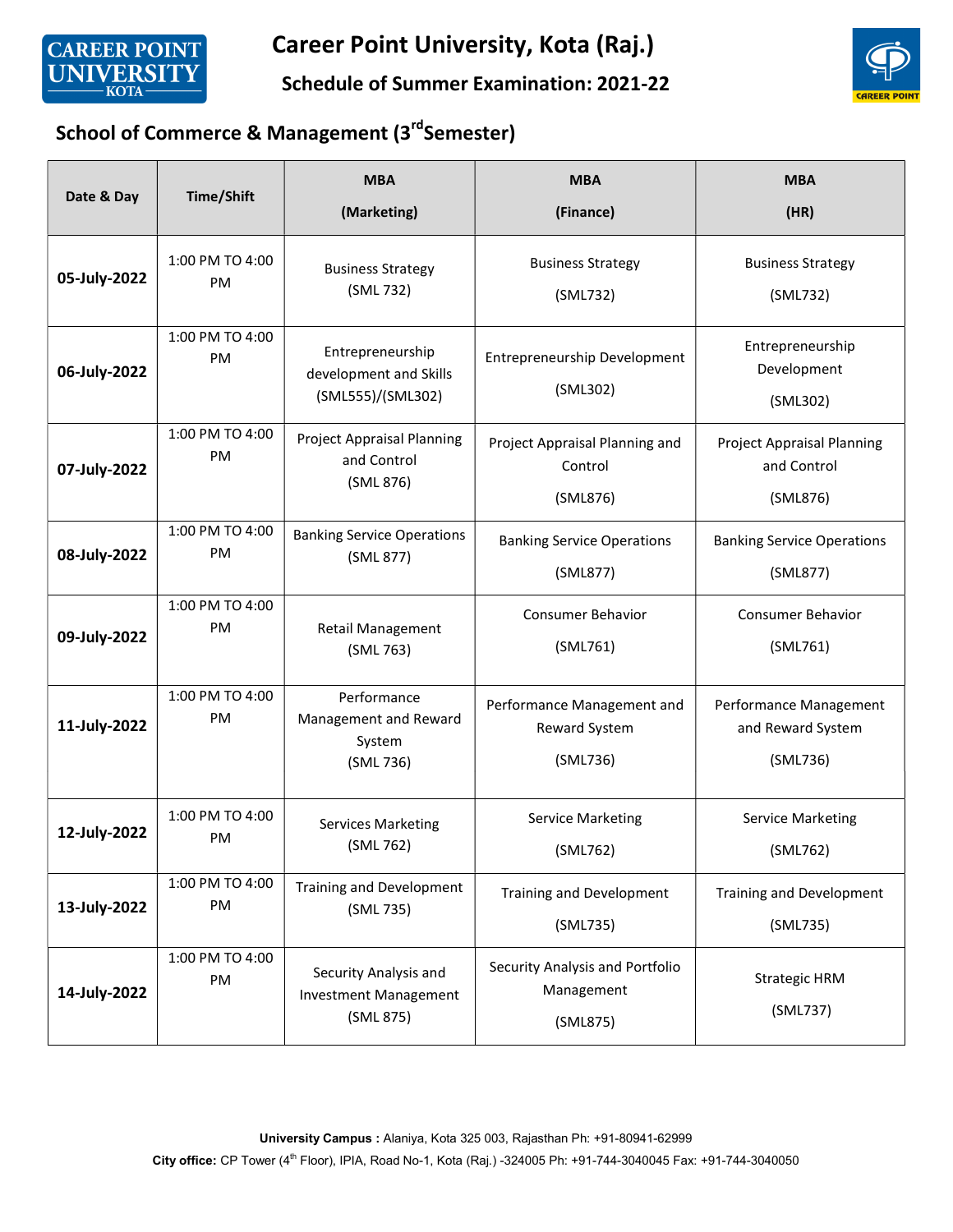

Schedule of Summer Examination: 2021-22



## School of Commerce & Management (5<sup>th</sup>Semester)

| Date & Day   | <b>Time/Shift</b>    | <b>BBA(Honors)</b>                                                                     | <b>B.Com(Honors)</b>                                    | <b>BBA+LLB</b>                                              |
|--------------|----------------------|----------------------------------------------------------------------------------------|---------------------------------------------------------|-------------------------------------------------------------|
| 8-July-2022  | 09:30 AM to 12:30 PM |                                                                                        |                                                         | <b>LAW OF CRIMES-I (Indian</b><br>penal Code) LBR212/LBL512 |
| 13-July-2022 | 09:30 AM to 12:30 PM | <b>Supply Chain Management</b><br>(SML505)                                             | <b>Indirect Taxation</b><br>(SML503)                    | Land Law<br>(LBR114)                                        |
| 14-July-2022 | 09:30 AM to 12:30 PM | International<br><b>Business</b><br>(SML501)                                           | International<br><b>Business</b><br>(SML501)            | International<br><b>Business</b><br>(SML501)                |
| 15-July-2022 | 09:30 AM to 12:30 PM | Project Management (SML-<br>502)                                                       | <b>Project Management</b><br>(SML502)                   | <b>Project Management</b><br>(SML-502)                      |
| 16-July-2022 | 09:30 AM to 12:30 PM | <b>Total Quality Management</b><br>(SML513)                                            | Auditing<br>(SML504)                                    | Law of Torts Including Mv<br>Accident<br>(LBR121)           |
|              |                      | Service Industry In India<br>(SML521)(Marketing)/SML523<br>(Digital Marketing)         |                                                         | Service Industry In India<br>(SML521)                       |
| 18-July-2022 | 09:30 AM to 12:30 PM | Security Analysis & Portfolio<br>Management<br>(SML511)(Finance)                       | Security Analysis &<br>Portfolio Management<br>(SML511) | Security Analysis & Portfolio<br>Management<br>(SML511)     |
|              |                      | <b>Strategic Management of HR</b><br>(SML531)(HR)/ SML533<br>(Compensation Management) |                                                         | Strategic Management of HR<br>(SML531)                      |
|              |                      | Retail Practice In India<br>(SML522)(Marketing)                                        |                                                         | Retail Practice In India<br>(SML522)                        |
| 19-July-2022 | 09:30 AM to 12:30 PM | <b>Banking Concept &amp; Practice</b><br>(SML512)(Finance)                             | <b>Banking Concept &amp;</b><br>Practice                | <b>Banking Concept &amp; Practice</b><br>(SML512)           |
|              |                      | Approaches to HR<br>Development<br>(SML532)(HR)                                        | (SML512)                                                | Approaches to HR<br>Development<br>(SML532)                 |
| 20-July-2022 | 09:30 AM to 12:30 PM |                                                                                        | Company law (LBL621)                                    |                                                             |

University Campus : Alaniya, Kota 325 003, Rajasthan Ph: +91-80941-62999

City office: CP Tower (4<sup>th</sup> Floor), IPIA, Road No-1, Kota (Raj.) -324005 Ph: +91-744-3040045 Fax: +91-744-3040050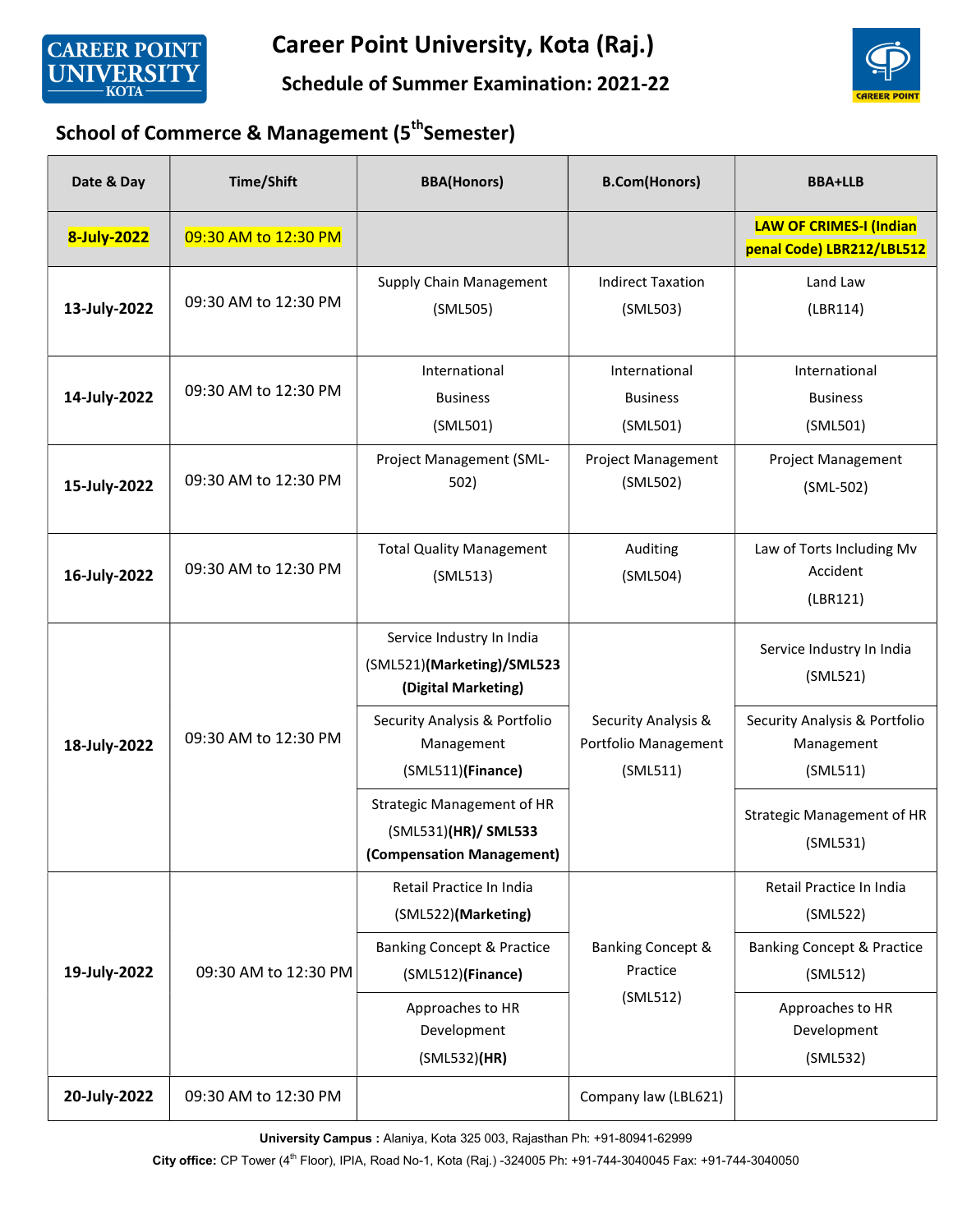

Schedule of Summer Examination: 2021-22



# School of Commerce & Management (7<sup>th</sup>& 9<sup>th</sup>Semester)

| <b>Date</b>  | <b>Time/Shift</b>             | <b>BBA+LLB 7 semester</b>                                  |
|--------------|-------------------------------|------------------------------------------------------------|
| 5-July-2022  | 9:30 AM TO 12:30<br><b>PM</b> | <b>Drafting, Pleading and Conveyancing</b><br>(LEC515)     |
| 06-July-2022 | 1:00 PM TO 4:00 PM            | <b>Civil Procedure Code and Limitation Act</b><br>(LBL611) |
| 7-July-2022  | 1:00 PM TO 4:00 PM            | <b>Property Law</b><br>(LBL523)                            |
| 14-July-2022 | 1:00 PM TO 4:00 PM            | Labour Law-II<br>(LBL418)                                  |
| 15-July-2022 | 9:30 AM TO 12:30<br><b>PM</b> | <b>Environmental Law</b><br>(LBR214/LBL514)                |
| 19-July-2022 | 9:30 AM TO 12:30<br><b>PM</b> | Law of Evidence<br>(LBL612)                                |
| 19-July-2022 | 1:00 PM TO 4:00 PM            | <b>Supply Chain Management</b><br>(SML505)                 |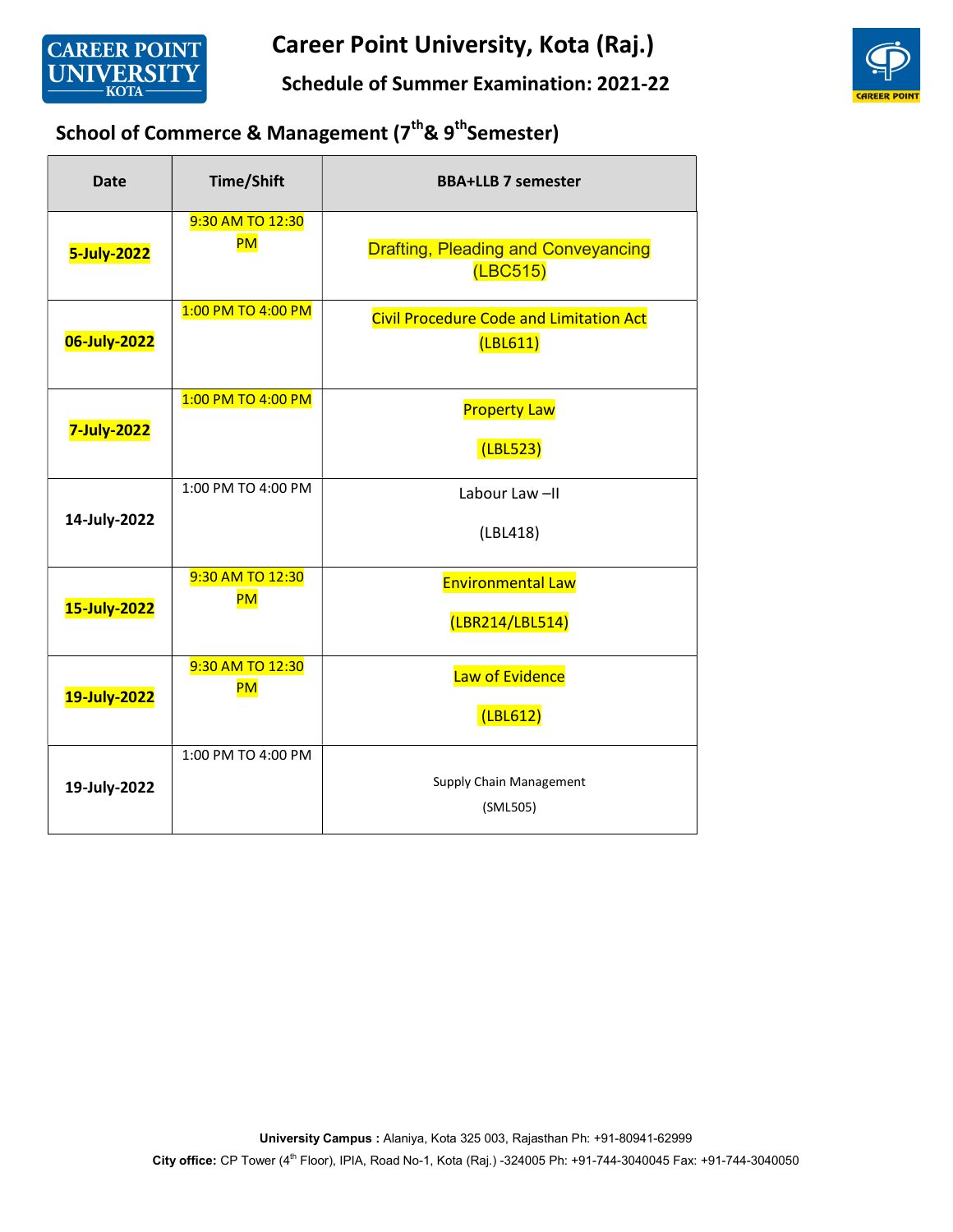

#### Schedule of Summer Examination: 2021-22



| <b>Date</b>  | <b>Time/Shift</b>   | <b>BBA+LLB 9 semester</b>                            |
|--------------|---------------------|------------------------------------------------------|
| 5-July-2022  | 9:30 AM TO 12:30 PM | Alternate Dispute Resolution<br>(LBRC316)            |
| 6-July-2022  | 9:30 AM TO 12:30 PM | CIVIL PROCEDURE CODE AND LIMITATION ACT<br>(LBR311)  |
| 7-July-2022  | 1:00 PM TO 4:00 PM  | <b>PROPERTY LAW</b><br>(LBR312)                      |
| 9-July-2022  | 9:30 AM TO 12:30 PM | <b>ADMINISTRATIVE LAW</b><br>(LBR313)                |
| 13-July-2022 | 1:00 PM TO 4:00 PM  | HUMAN RIGHTS LAW AND PRACTICE<br>(LBRE315)           |
| 23-July-2022 | 9:30 AM TO 12:30 PM | <b>Information Technology law</b><br>(LBR224/LBL524) |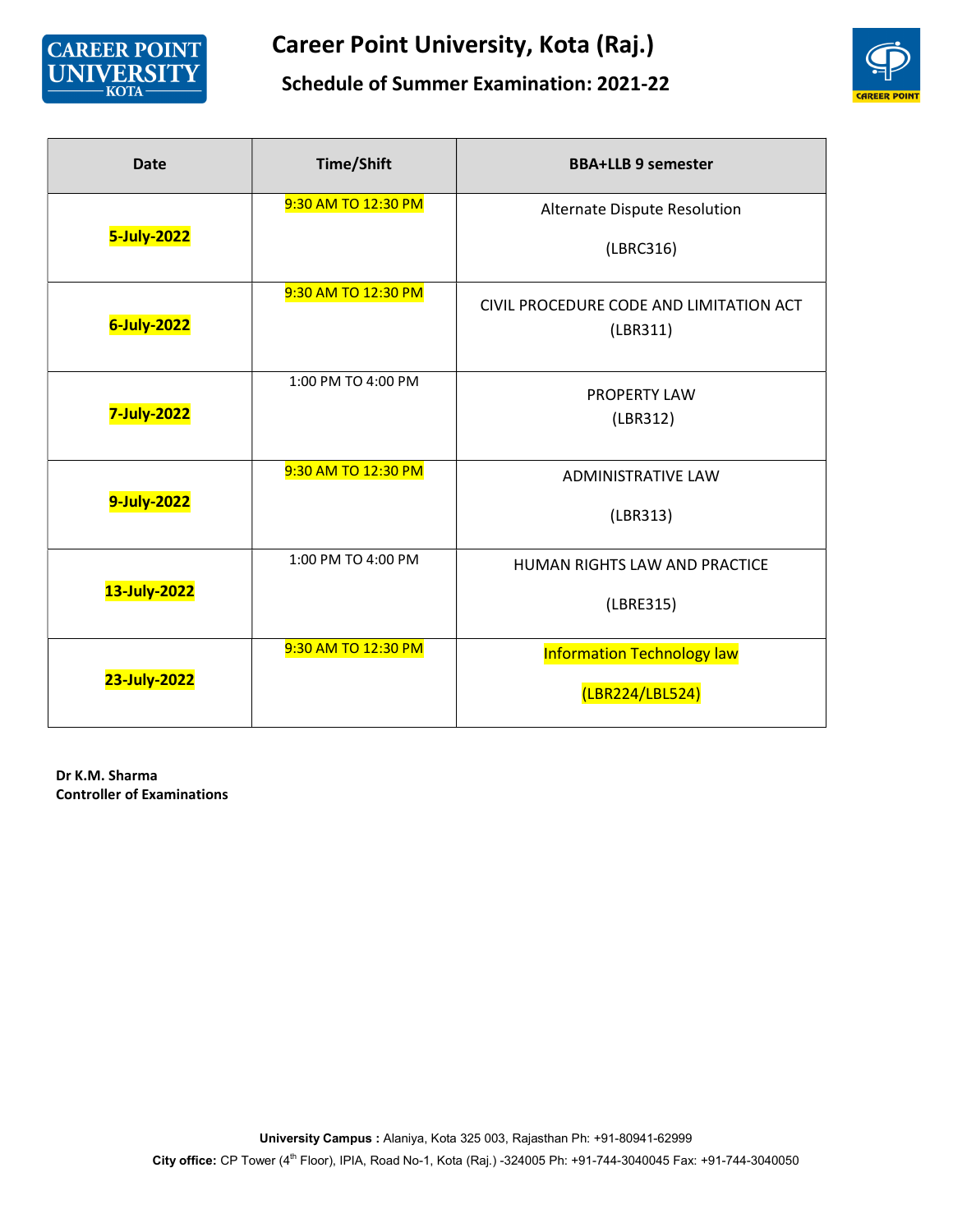

#### Schedule of Summer Examination: 2021-22



## School of Computer Applications (1st Semester)

| Date & Day   | <b>Time</b>                                                                                                                   | <b>BCA</b>                                   | <b>B.ScIT</b>                                  | <b>MCA</b>                                               | MCA (DS)                                                 |
|--------------|-------------------------------------------------------------------------------------------------------------------------------|----------------------------------------------|------------------------------------------------|----------------------------------------------------------|----------------------------------------------------------|
| 05-July-2022 | 09:30 AM to<br>12:30 PM                                                                                                       | <b>Business</b><br>Communication<br>(HUN106) | <b>Business</b><br>Communication<br>(HUN106)   | <b>English Communication</b><br>(HUL219)                 | <b>English Communication</b><br>(HUL219)                 |
| 06-July-2022 | 09:30 AM to<br><b>Fundamentals of</b><br><b>Fundamentals of</b><br>12:30 PM<br>Computers<br>Computers<br>(CSL107)<br>(CSL107) |                                              | <b>Graphics and Multimedia</b><br>(CSL782)     | <b>Graphics and Multimedia</b><br>(CSL782)               |                                                          |
| 07-July-2022 | 09:30 AM to<br>12:30 PM                                                                                                       | Management<br>Concepts<br>(SML101)           | Management<br>Concepts<br>(SML101)             | Software Engineering<br>(CSL740)                         | Software Engineering<br>(CSL740)                         |
| 08-July-2022 | 09:30 AM to<br>12:30 PM                                                                                                       | Intro to Programming<br>using C<br>(CSL103)  | Intro to<br>Programming using<br>C<br>(CSL103) | <b>Advanced Database</b><br>management<br>system(CSL753) | <b>Advanced Database</b><br>management<br>system(CSL753) |
| 09-July-2022 | 09:30 AM to<br>12:30 PM                                                                                                       | Maths Found, of CS<br>(MAL112)               | Maths Found, of CS<br>(MAL112)                 | Internet and Java<br>Programming (CSL712)                | Internet and Java<br>Programming (CSL712)                |
| 11-July-2022 | 09:30 AM to<br>12:30 PM                                                                                                       | PC Packages & PC<br>Software Lab<br>(CSL106) | PC Packages & PC<br>Software Lab<br>(CSL106)   | <b>Cloud Computing</b><br>(CSL771)                       | Overview of Data<br>Science (CSL711)                     |
| 12-July-2022 | 09:30 AM to<br>12:30 PM                                                                                                       |                                              |                                                | Web Technologies with<br><b>PHP (CSL775)</b>             | Web Technologies with<br><b>PHP (CSL775)</b>             |
| 13-July-2022 | 09:30 AM to<br>12:30 PM                                                                                                       |                                              |                                                | <b>Distributed Operating</b><br>System (CSL772)          | <b>Distributed Operating</b><br>System (CSL772)          |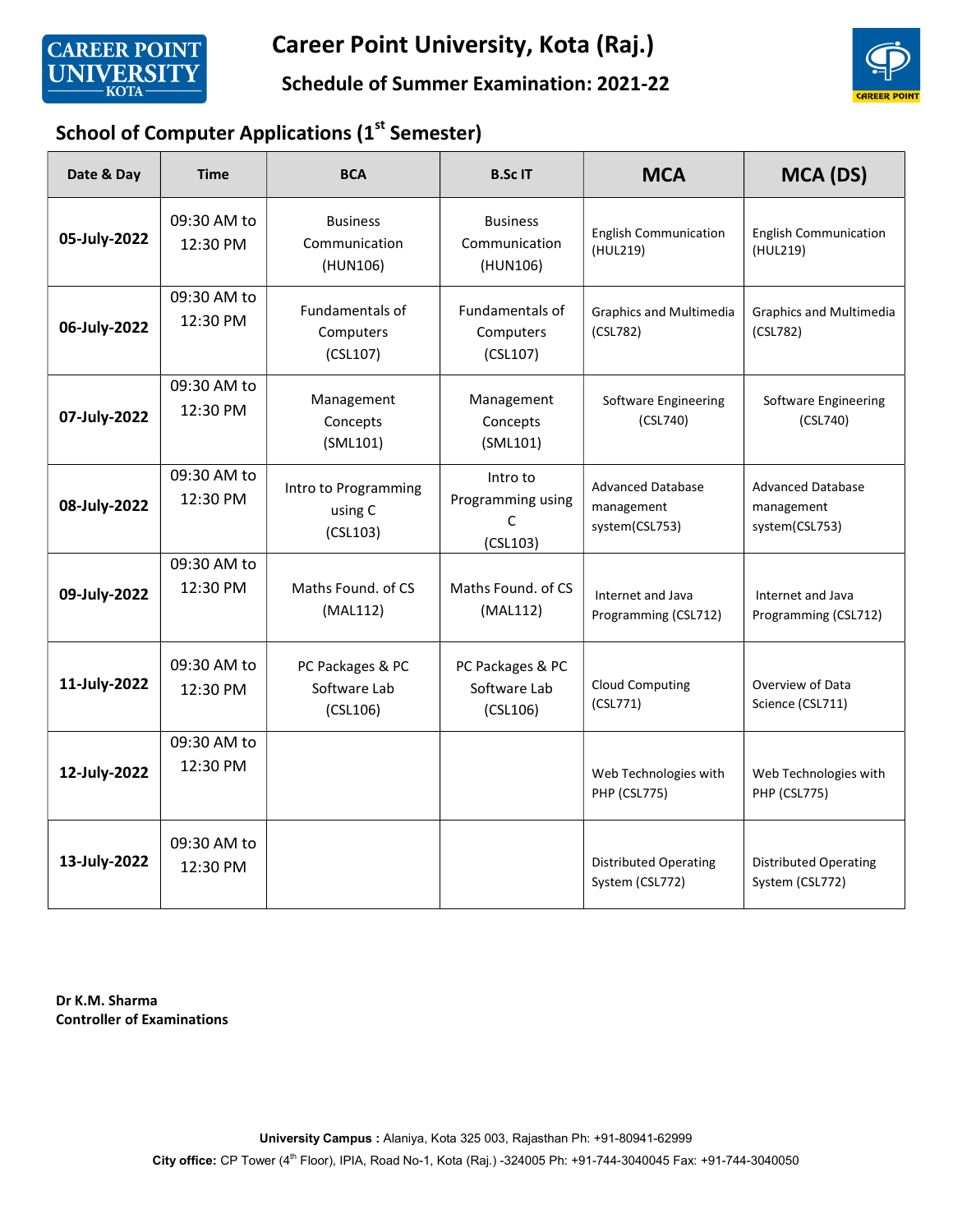

#### Schedule of Summer Examination: 2021-22



## School of Computer Applications (3<sup>rd</sup>Semester)

| Date & Day   | Time/Shift                   | <b>BCA</b>                                                                                       | <b>B.ScIT</b>                                               | <b>MCA</b>                                                                                   |
|--------------|------------------------------|--------------------------------------------------------------------------------------------------|-------------------------------------------------------------|----------------------------------------------------------------------------------------------|
| 05-July-2022 | 1:00 PM TO 4:00<br><b>PM</b> | <b>Operating Systems</b><br>(CSL272)                                                             | <b>Operating Systems</b><br>(CSL272)                        | Theory of Computation<br>(CSL705)/<br><b>English Communication</b><br>Practices<br>(HUL 218) |
| 06-July-2022 | 1:00 PM TO 4:00<br>PM        | Object Orient<br>Programming using<br>$C++'$<br>(CSL274)                                         | <b>Object Orient Programming</b><br>using 'C++'<br>(CSL274) | <b>Graphics and Multimedia</b><br>(CSL782)                                                   |
| 07-July-2022 | 1:00 PM TO 4:00<br>PM        | <b>Introduction to Software</b><br>Engg.<br>(CSL436) / System<br>Analysis and Design<br>(CSL273) | System Analysis and Design<br>(CSL273)                      | <b>Compiler Design</b><br>(CSL752)                                                           |
| 08-July-2022 | 1:00 PM TO 4:00<br>PM        | <b>Statistics for BCA</b><br>(MAL225)                                                            | <b>Statistics for BCA</b><br>(MAL225)                       | <b>Cloud Computing</b><br>(CSL771)                                                           |
| 09-July-2022 | 1:00 PM TO 4:00<br>PM        | Database Management<br>Systems<br>(CSL271/CSL279)                                                | Database Management<br>Systems<br>(CSL271)                  |                                                                                              |
| 11-July-2022 | 1:00 PM TO 4:00<br>PM        | Web Technology -1<br>(CSL277)                                                                    | Web Technology -1<br>(CSL277)                               |                                                                                              |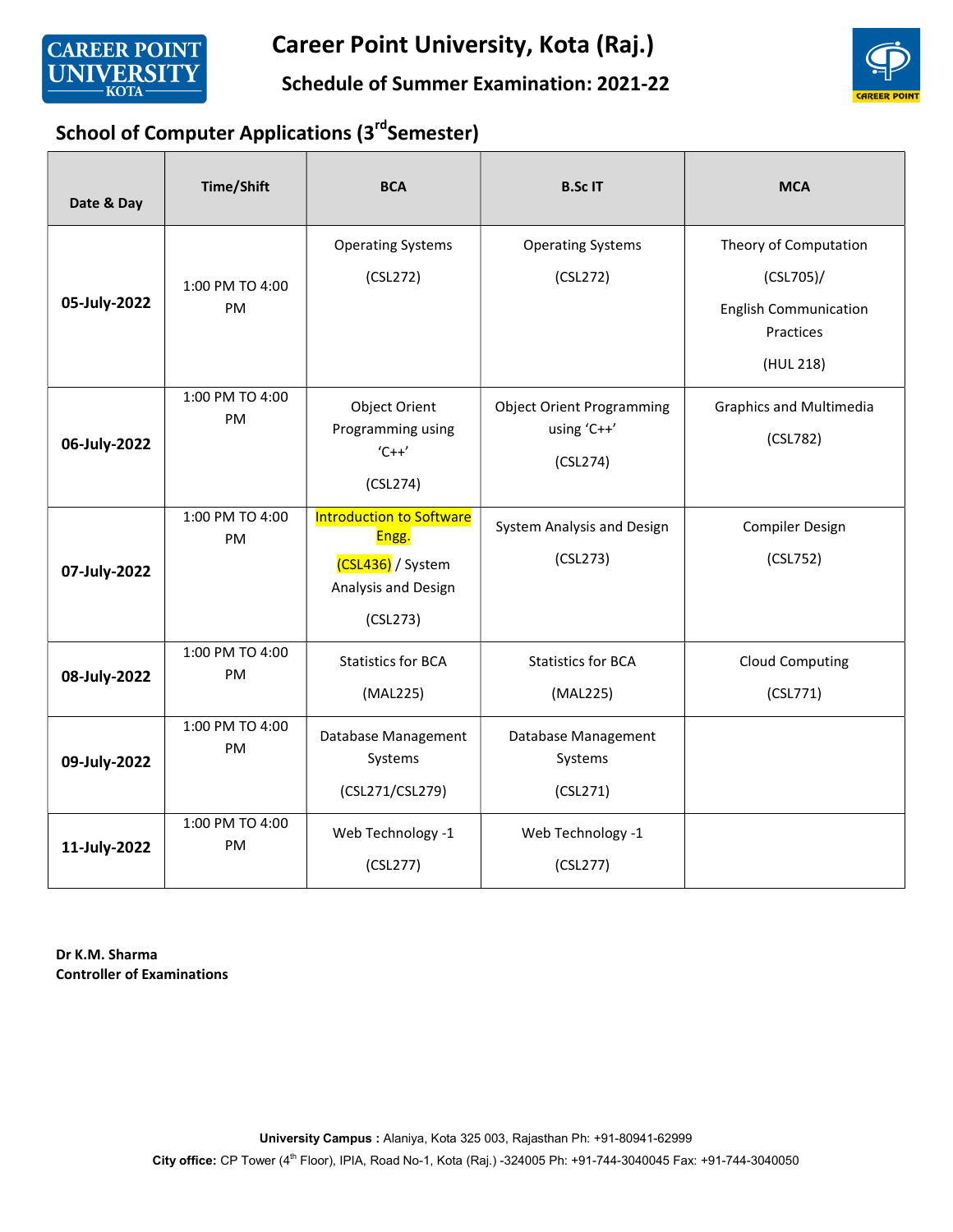



#### Schedule of Summer Examination: 2021-22

## School of Computer Applications (5<sup>th</sup>Semester)

| Date & Day   | <b>Time/Shift</b>              | <b>BCA</b>                                                                                                                                           | <b>MCA</b>                                                                                                     |
|--------------|--------------------------------|------------------------------------------------------------------------------------------------------------------------------------------------------|----------------------------------------------------------------------------------------------------------------|
| 14-July-2022 | 09:30 AM to 12:30<br><b>PM</b> | .Net Programming Using VB.Net<br>(CSL548)                                                                                                            | Web Technology with PHP<br>(CSL875)                                                                            |
| 15-July-2022 | 09:30 AM to 12:30<br>PM        | <b>Computer Graphics and Multimedia</b><br>(CSL583)                                                                                                  | Advance Java Programming<br>(CSL874)                                                                           |
| 16-July-2022 | 09:30 AM to 12:30<br><b>PM</b> | Cryptography & Network Security<br>(CSL759)                                                                                                          | Cryptography & Network Security<br>(CSL759)                                                                    |
| 18-July-2022 | 09:30 AM to 12:30<br><b>PM</b> | <b>Enterprise Resource Planning</b><br>(CSL545)                                                                                                      |                                                                                                                |
| 19-July-2022 | 09:30 AM to 12:30<br><b>PM</b> | Software Quality Management<br>(CSL449)                                                                                                              | Elective $-1$<br>Net with MVC & AJAX<br>(CSL894)                                                               |
| 20-July-2022 | 09:30 AM to 12:30<br>PM        | <b>Mobile Computing</b><br>(CSL547)<br><b>Information Security and Cyber</b><br>Law<br>(CSL546)<br><b>Cyber Law and Digital Forensic</b><br>(CSL549) | Elective -2<br><b>Mobile Communication</b><br>(CSLS36)<br><b>Cyber Crime and Digital Forensics</b><br>(CSL778) |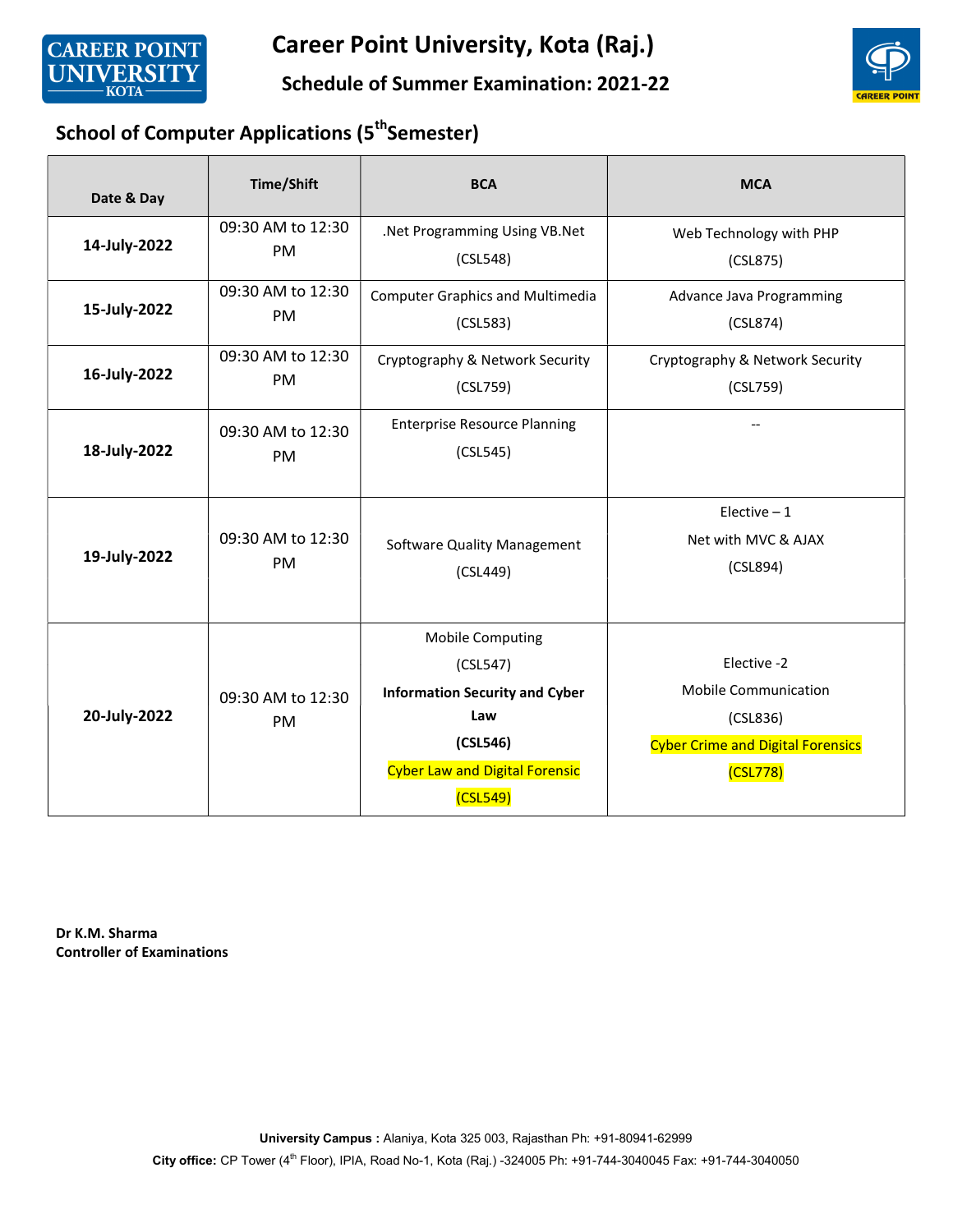



#### Schedule of Summer Examination: 2021-22

# School of Agriculture –  $1<sup>st</sup>$  Semester

| Date & Day       | <b>Time/Shift</b>       | <b>B.Sc. (Agriculture Honors)</b>         | <b>B.Sc. (Agriculture Honors)/</b><br><b>B.Sc.+ MBA</b>             |
|------------------|-------------------------|-------------------------------------------|---------------------------------------------------------------------|
| 05-July-         | 09:30 AM to             | <b>Introductory Agriculture</b>           | <b>Fundamentals of Horticulture</b>                                 |
| 2022             | 12:30 PM                | (AGL101)                                  | (HOL111)                                                            |
| 06-July-<br>2022 | 09:30 AM to<br>12:30 PM | Principles of Agro, & Agmet<br>(AGL102)   | Fundamentals of Plant Biochemistry and<br>Biotechnology<br>(BSL111) |
| 07-July-         | 09:30 AM to             | Biochemistry                              | <b>Fundamentals of Soil Science</b>                                 |
| 2022             | 12:30 PM                | (AGL103)                                  | (SSL111)                                                            |
| 08-July-         | 09:30 AM to             | <b>Fundamentals of Soil Sc.</b>           | Introduction to Forestry                                            |
| 2022             | 12:30 PM                | (AGL104)                                  | (BSL112)                                                            |
| 09-July-<br>2022 | 09:30 AM to<br>12:30 PM | <b>Principles of Genetics</b><br>(AGL105) | Comprehension & Communication Skills in<br>English<br>(EGL111)      |
| 11-July-         | 09:30 AM to             | Principles of Ag. Economics               | <b>Fundamentals of Agronomy</b>                                     |
| 2022             | 12:30 PM                | (AGL106)                                  | (AGL111)                                                            |
| 12-July-         | 09:30 AM to             | Fundls.of Rul. Soc. &Edu. Psycol.         | <b>Introductory Biology</b>                                         |
| 2022             | 12:30 PM                | (AGL107)                                  | (BIL111)                                                            |
| 13-July-         | 09:30 AM to             | <b>Elementary Statistics</b>              | <b>Agricultural Heritage</b>                                        |
| 2022             | 12:30 PM                | (AGL108)                                  | (ARL111)                                                            |
| 14-July-         | 09:30 AM to             | Introduction of Com Application           | Rural Sociology & Educational Psychology                            |
| 2022             | 12:30 PM                | (AGL109)                                  | (EXL111)                                                            |
| 15-July-         | 09:30 AM to             | <b>English in Practice</b>                | <b>Human Value and Ethics</b>                                       |
| 2022             | 12:30 PM                | (AGL110)                                  | (HVL111)                                                            |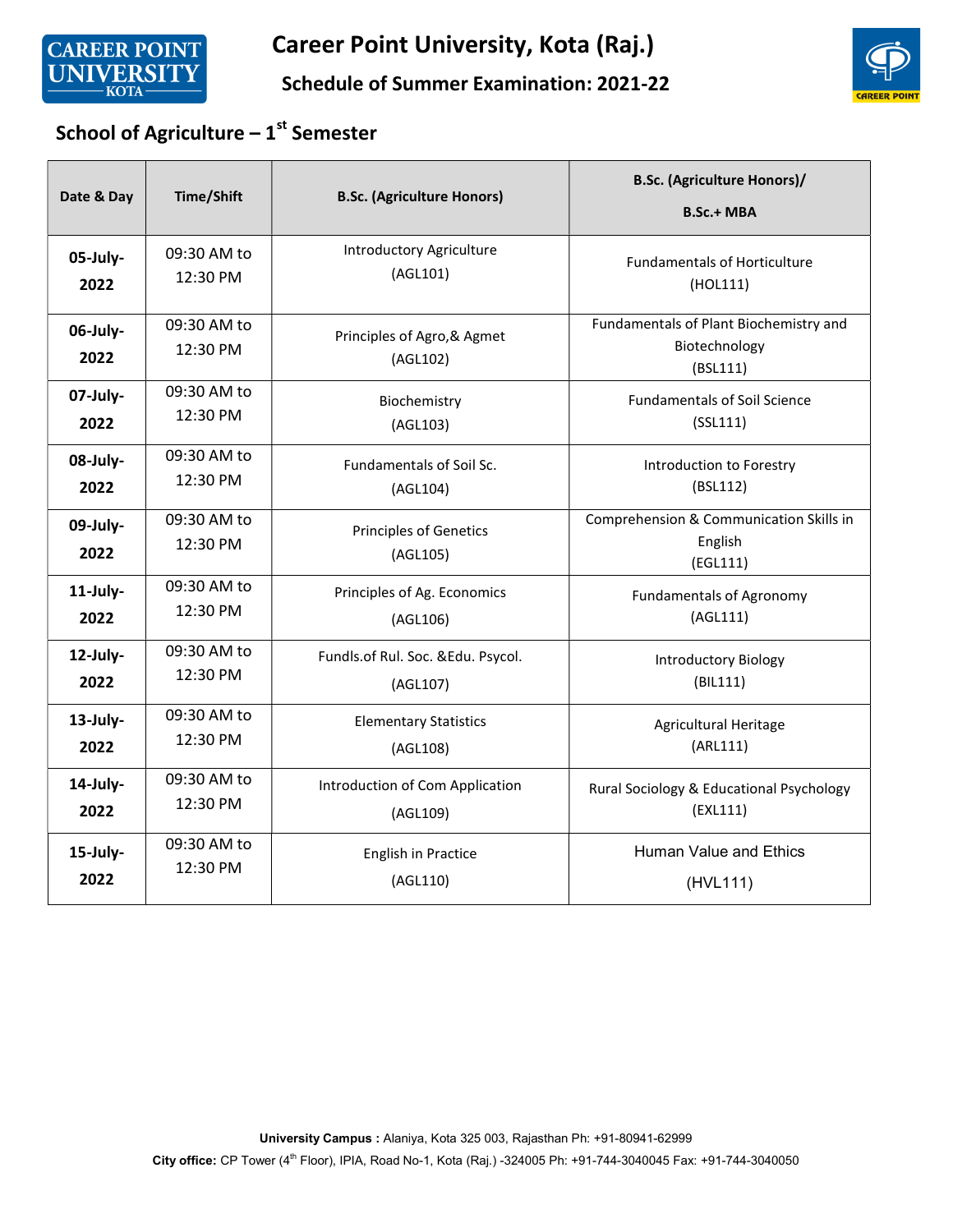



#### Schedule of Summer Examination: 2021-22

# School of Agriculture –  $1<sup>st</sup>$  Semester

| Date & Day       | <b>Time/Shift</b>       | M.Sc. (Agronomy)                                                                                                                                                             | M.Sc. (Horticulture)                                                                                                                  | M. Sc (Genetics & PB)                                |
|------------------|-------------------------|------------------------------------------------------------------------------------------------------------------------------------------------------------------------------|---------------------------------------------------------------------------------------------------------------------------------------|------------------------------------------------------|
| 05-July-<br>2022 | 09:30 AM to<br>12:30 PM | Principles and practices of<br>Weed Management<br>(AAL101)<br>Principles and practices of<br>Weed Management<br>(AGL511)                                                     | Tropical and dryland fruit<br>production<br>(HOL101)/<br>Tropical and Dryland fruit<br>production<br>(HOL511)                         | Principles of Genetics &<br>Cytogenetics<br>(PBL511) |
| 06-July-<br>2022 | 09:30 AM to<br>12:30 PM | Principles and practices of<br>Water Management<br>(AAL102)<br>Principles and practices of<br>Water Management<br>(AGL512)                                                   | Propogation and nursery<br>management for fruit crops<br>(HOL102)/<br>Production Technology for warm<br>season vegetables<br>(HOL512) | Principles of Plant<br><b>Breeding</b><br>(PBL512)   |
| 07-July-<br>2022 | 09:30 AM to<br>12:30 PM | Principles and practices of<br>soil fertility and nutrient<br>management<br>(AAL103)<br>Principles and practices of<br>soil fertility and nutrient<br>management<br>(SSL511) | Production Technology for warm<br>season vegetables<br>(HOL103)/<br>Principles of Plant Breeding<br>(PBL512)                          | <b>Plant Tissue Culture</b><br>(BTL511)              |
| 08-July-<br>2022 | 09:30 AM to<br>12:30 PM | <b>Statistical Method</b><br>$(AAL104)$ /<br><b>Statistical Methods</b><br>(STL511)                                                                                          | <b>Statistical Methods</b><br>(HOL104)<br><b>Statistical Methods</b><br>(STL511)                                                      | <b>Statistical Methods</b><br>(STL511)               |
| 09-July-<br>2022 | 09:30 AM to<br>12:30 PM | Personality Development<br>and Group Discussion<br>(AAL106)                                                                                                                  | Personality Development and<br><b>Group Discussion</b><br>(HOL106)                                                                    |                                                      |
| 11-July-<br>2022 | 09:30 AM to<br>12:30 PM | Computer Application in<br>Agriculture<br>(AAL105)                                                                                                                           | Computer Application in<br>Agriculture<br>(HOL105)                                                                                    |                                                      |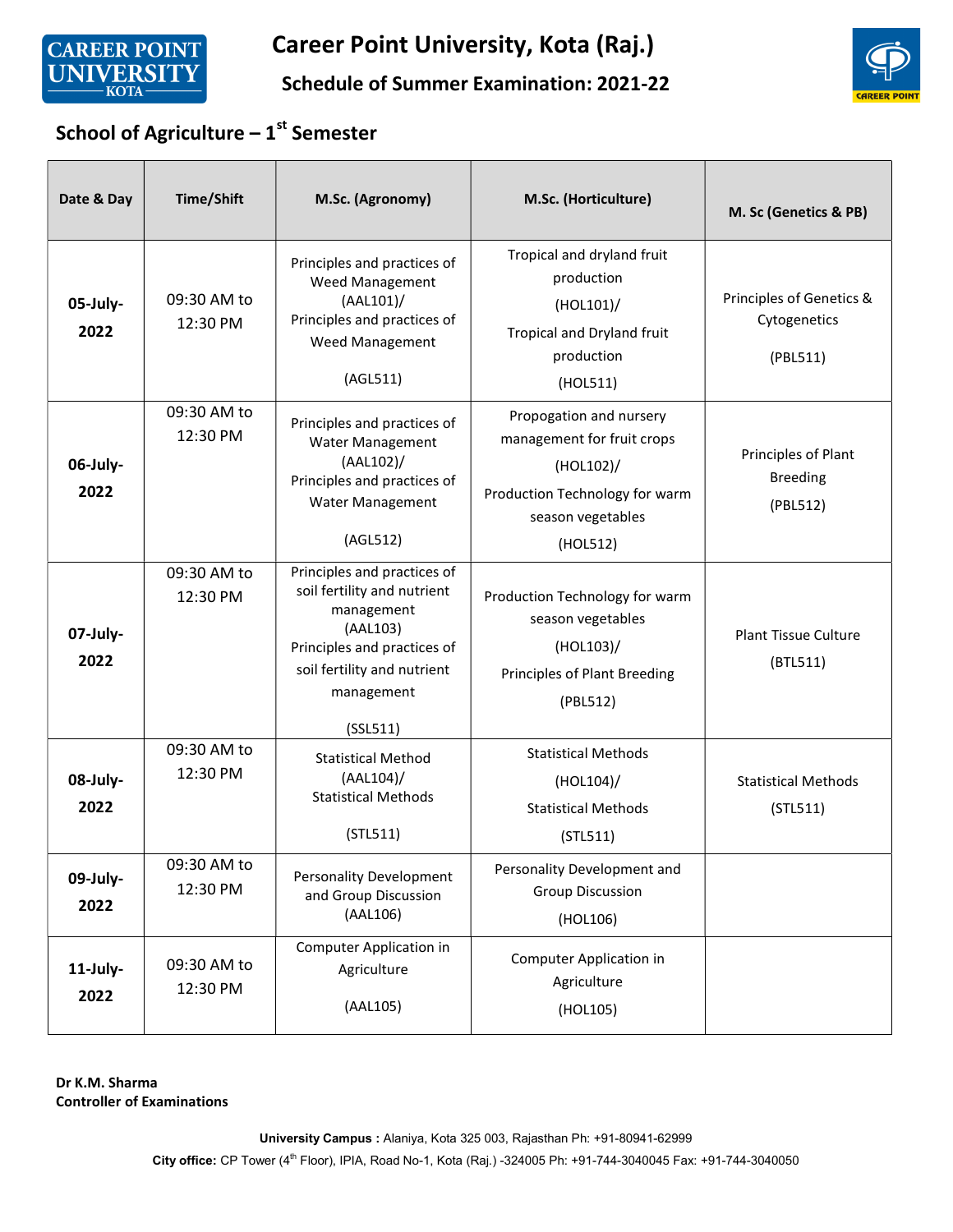



#### Schedule of Summer Examination: 2021-22

# School of Agriculture –  $3<sup>rd.</sup>$  Semester

| Date & Day   | Time/Shift            | <b>B.Sc.</b> (Agriculture<br>Honors)                                                                                     | M.Sc.<br>(Agronomy)                                                                                                                               | M.Sc. (Horticulture)                                                                                                        | M.Sc. (PBG)                                                             |
|--------------|-----------------------|--------------------------------------------------------------------------------------------------------------------------|---------------------------------------------------------------------------------------------------------------------------------------------------|-----------------------------------------------------------------------------------------------------------------------------|-------------------------------------------------------------------------|
| 05-July-2022 | 1:00 PM TO<br>4:00 PM | Principles of plant<br><b>Breeding</b><br>(AGL301)                                                                       | Agronomy of<br>oilseeds fiber and<br>sugar crops<br>(AAL301)<br>Agronomy of<br>major cereals<br>and pulses<br>(AGL521)                            | <b>PHT</b> for Horticulture<br>Crops<br>(HOL301)/ Seed<br>Production<br><b>Technology Of</b><br>Vegetable Crops<br>(HOL521) | Principles Of<br><b>Quantitative Genetics</b><br>(PBL521)               |
| 06-July-2022 | 1:00 PM TO<br>4:00 PM | <b>Field Crops First</b><br>(AGL302)/<br>Fundamentals of<br><b>Plant Breeding</b><br>(PBL211)                            | Agronomy of<br>fodder and<br>forrage crops<br>(AAL302)/<br>Dryland farming<br>(AGL522)                                                            | Landscaping and<br><b>Ornamental Gardening</b><br>(HOL302)/ Dryland<br>Farming<br>(AGL522)                                  | Mutagenesis And<br><b>Mutation Breeding</b><br>(PBL 522)                |
| 07-July-2022 | 1:00 PM TO<br>4:00 PM | <b>Agricultural Finance</b><br>and Cooperation<br>(ECL211)/Agricultural<br><b>Finance and</b><br>Cooperation<br>(AGL303) | Agronomy of<br>medicinal,<br>aromatic and<br>underutilized<br>crops.<br>(AAL303)/ Soil<br>conservation<br>and watershed<br>management<br>(SSL534) | <b>Breeding of Fruits</b><br>(HOL303)/ Propagation<br>And Nursery<br>Management Of Fruit<br>Crops<br>(HOL522)               | <b>Seed Quality Testing</b><br>(PHL523)                                 |
| 08-July-2022 | 1:00 PM TO<br>4:00 PM | Field Crops Disease<br>&mgmt.<br>(AGL304)/ Agri-<br>Informatics (AIL211)                                                 | Agrostology and<br>agroforestry<br>$(AAL304)$ /<br>Experimental<br>designs<br>(STL521)                                                            | <b>Plantation Crops, Spices</b><br>and Condiments<br>$(HOL304)$ /<br><b>Experimental Designs</b><br>(STL521)                | <b>Experimental Designs</b><br>(STL521)                                 |
| 09-July-2022 | 1:00 PM TO<br>4:00 PM | Insect Ecology , IPM<br>And beneficial<br>insects<br>(AGL305)/ Farm<br>Machinery and                                     | Research<br>Methodology<br>(AAL305)/<br>Technical<br>Writing and                                                                                  | <b>Research Methodology</b><br>(HOL305)/ Technical<br><b>Writing And</b><br><b>Communication Skills</b>                     | <b>Technical Writing And</b><br><b>Communication Skills</b><br>(PGL501) |

University Campus : Alaniya, Kota 325 003, Rajasthan Ph: +91-80941-62999

City office: CP Tower (4<sup>th</sup> Floor), IPIA, Road No-1, Kota (Raj.) -324005 Ph: +91-744-3040045 Fax: +91-744-3040050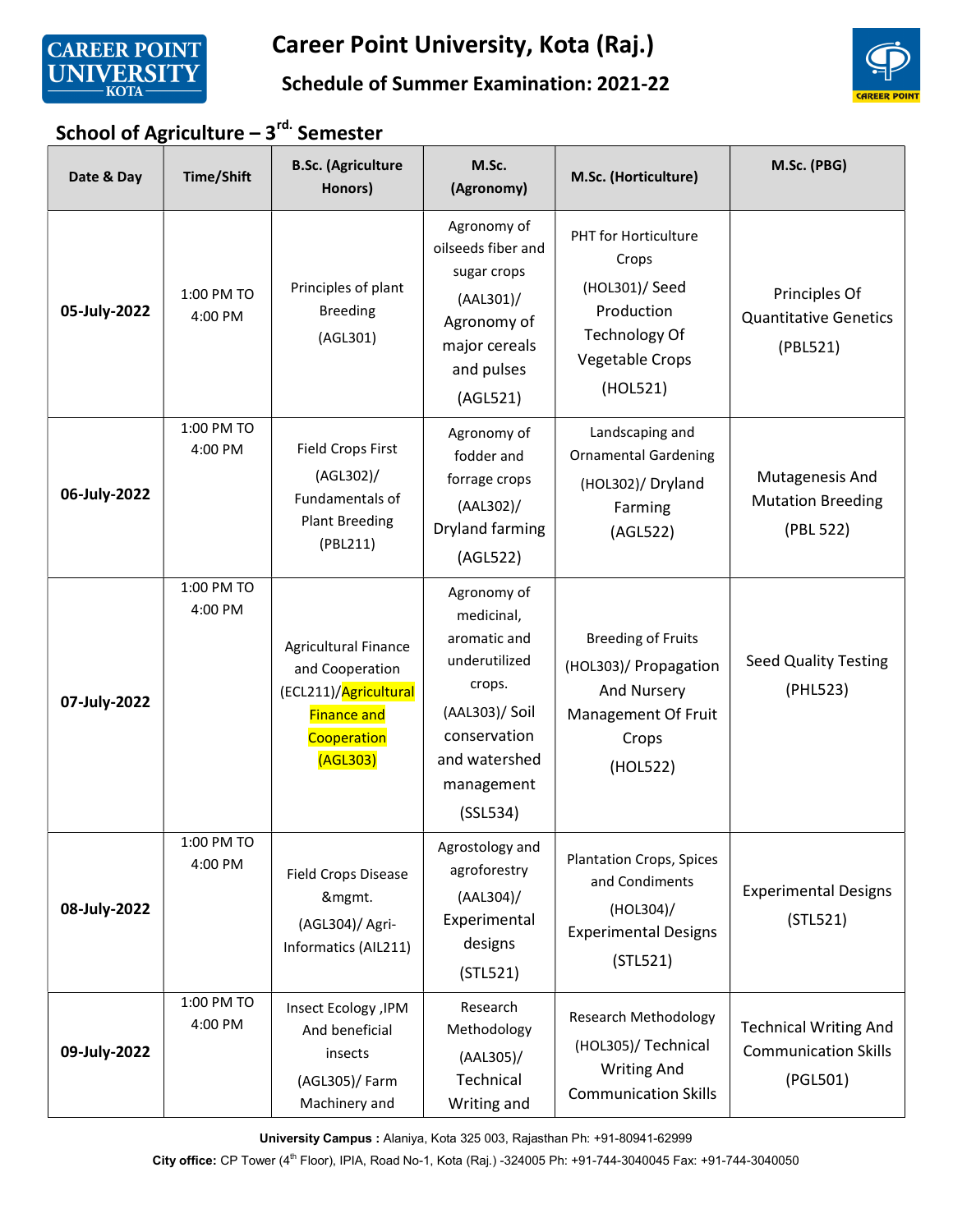



#### Schedule of Summer Examination: 2021-22

|              |                       | Power                                                                                                                     | Communication                        | (PGL501)                                 |  |
|--------------|-----------------------|---------------------------------------------------------------------------------------------------------------------------|--------------------------------------|------------------------------------------|--|
|              |                       | (AEL211)                                                                                                                  | <b>Skills</b><br>(PGL501)            |                                          |  |
| 11-July-2022 | 1:00 PM TO<br>4:00 PM | Prod. Tech. of Vege.<br>& flowers<br>(AGL306)/<br>Production<br>Technology for<br>Vegetables and<br>Spices<br>(HOL211)    | Computer<br>Applications<br>(AAL307) | <b>Computer Applications</b><br>(HOL307) |  |
| 12-July-2022 | 1:00 PM TO<br>4:00 PM | Entrepreneurship<br>dev.&Com.skill<br>(AGL307)/<br>Environmental<br><b>Studies and Disaster</b><br>Management<br>(BSL211) | Spoken English<br>(AAL306)           | Spoken English<br><b>HOL306</b>          |  |
| 13-July-2022 | 1:00 PM TO<br>4:00 PM | Fund. of Soil and<br>water cons.Engg<br>(AGL308)/ Statistical<br>Methods (STL211)                                         |                                      |                                          |  |
| 14-July-2022 | 1:00 PM TO<br>4:00 PM | Livestock and Poultry<br>Management<br>(LPL211)                                                                           | ------                               |                                          |  |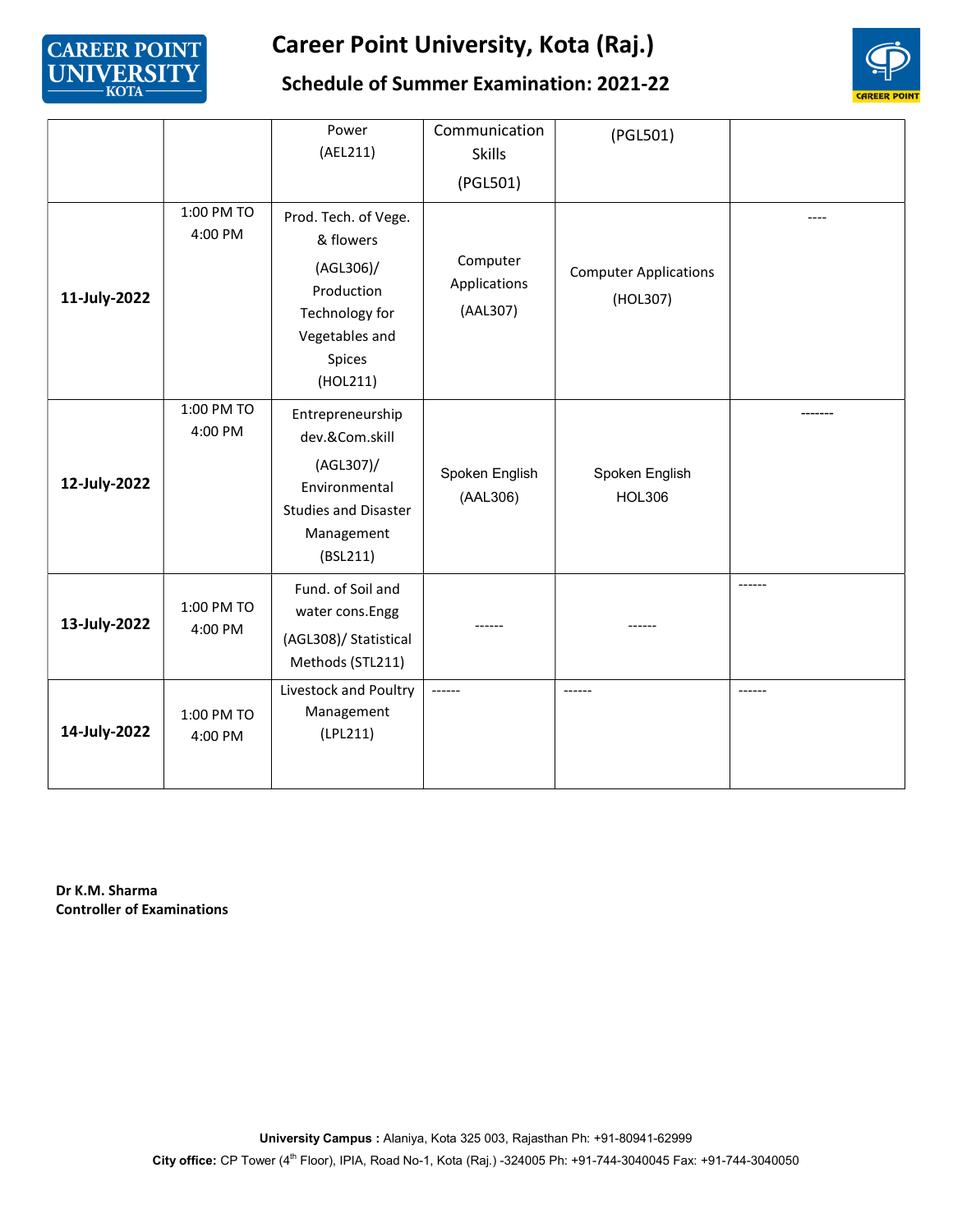





## School of Agriculture –  $5<sup>rd</sup>$  Semester

| Date & Day   | Time/Shift           | <b>B.Sc. (Agriculture Honors)</b>                                                                                                             |
|--------------|----------------------|-----------------------------------------------------------------------------------------------------------------------------------------------|
| 16-July-2022 | 09:30 AM to 12:30 PM | Principles of Integrated Pest and Disease Management<br>(PPL312)/Weed Management(AGL501)                                                      |
| 18-July-2022 | 09:30 AM to 12:30 PM | Diseases of Field and Horticultural Crops and their<br>Management-I (PPL311)/Farm Business Management And<br><b>Project Appraisal(AGL502)</b> |
| 19-July-2022 | 09:30 AM to 12:30 PM | Pests of Crops and Stored Grain and their Management<br>(ENL311)/Pests of Crops Stored Grains & their<br>management(AGL506)                   |
| 20-July-2022 | 09:30 AM to 12:30 PM | Manures, Fertilizers and Soil Fertility Management<br>(SSL311)/Principles of Seed Technology (AGL503)                                         |
| 22-July-2022 | 09:30 AM to 12:30 PM | Crop Improvement-I (Kharif Crops) (PBL311)/ Introductory<br>Nematology(AGL504)                                                                |
| 23-July-2022 | 09:30 AM to 12:30 PM | <b>Entrepreneurship Development and Business</b><br>Communication (EXL311)/ Farm Power Machinery and<br><b>Renewable Energy (AGL505)</b>      |
| 25-July-2022 | 09:30 AM to 12:30 PM | Geo-informatics and Nano-technology and Precision<br>Farming (AGL311)/ Disaster Management(AGL507)                                            |
| 26-July-2022 | 09:30 AM to 12:30 PM | Agrochemicals (ELL222) / Milk Production(AGL508)                                                                                              |
| 27-July-2022 | 09:30 AM to 12:30 PM | Intellectual Property Rights (IPR311)/ Rainfed<br>Agriculture(AGL509)                                                                         |

## School of Agriculture –  $7^{th}$  Semester

| Date & Day   | Time/Shift         | <b>B.Sc. (Agriculture Honors)</b>        |
|--------------|--------------------|------------------------------------------|
| 29-July-2022 | 1:00 PM TO 4:00 PM | <b>Environmental Science</b><br>(ENLO11) |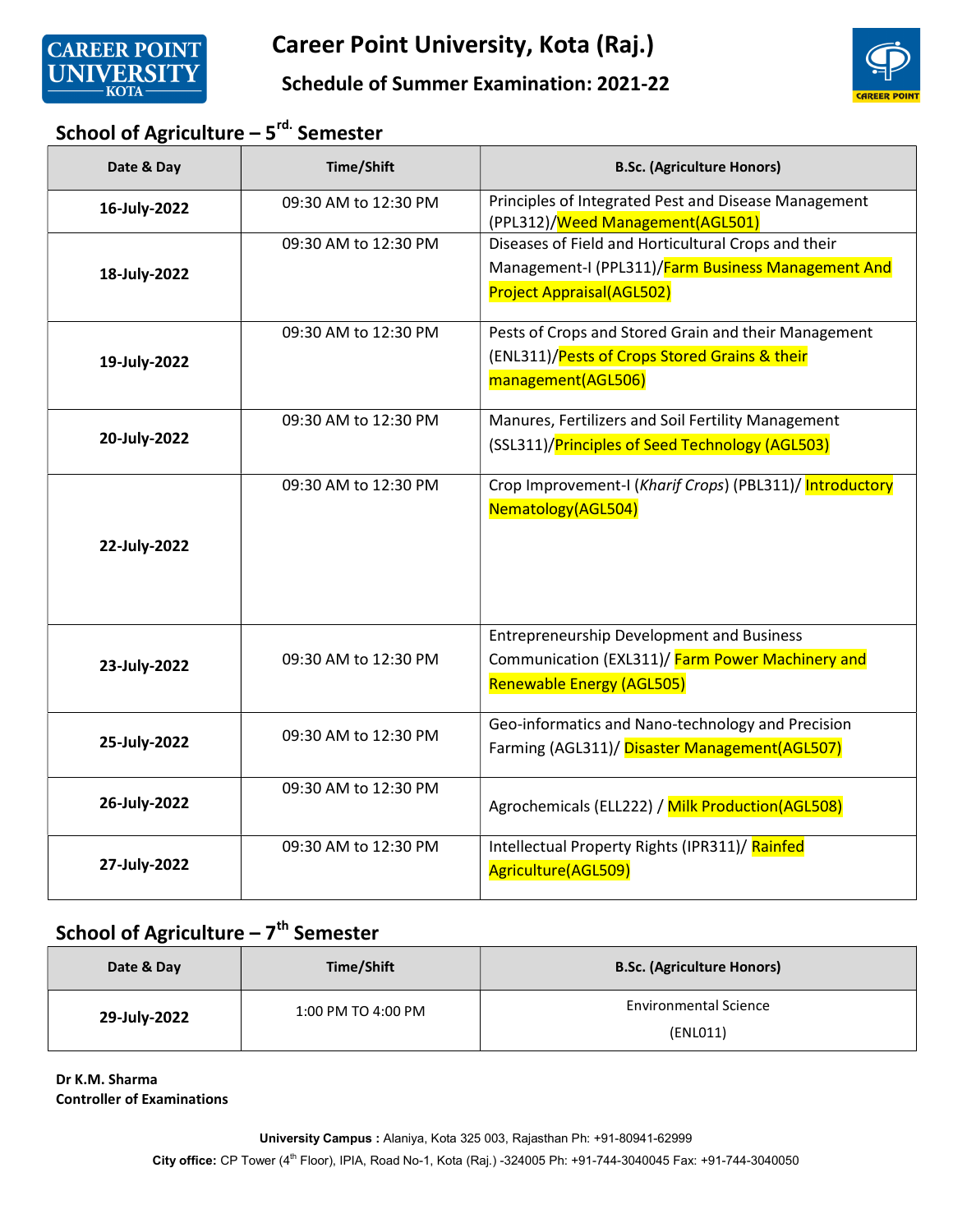

#### Schedule of Summer Examination: 2021-22

#### School of Health & Science

| Date & Day   | <b>Time/Shift</b> | B. Pharma (I sem.)             | Date & Day       | <b>B. Pharma (Illsem)</b> |
|--------------|-------------------|--------------------------------|------------------|---------------------------|
|              | 09:30 AM to       | Human Anatomy &                |                  | Pharmaceutical            |
| 19-July-2022 | 12:30 PM          | Physiology I                   | 1:00PM to 4:00PM | Organic Chemistry-II      |
|              |                   | (BPL101)                       |                  | (BPL201)                  |
|              | 09:30 AM to       | <b>Pharmaceutical Analysis</b> |                  | Physical                  |
| 20-July-2022 | 12:30 PM          |                                | 1:00PM to 4:00PM | <b>Pharmaceutics-I</b>    |
|              |                   | (BPL102)                       |                  | (BPL202)                  |
|              | 09:30 AM to       | <b>Pharmaceutics I</b>         |                  | Pharmaceutical            |
| 22-July-2022 | 12:30 PM          | (BPL103)                       | 1:00PM to 4:00PM | Microbiology              |
|              |                   |                                |                  | (BPL203)                  |
|              | 09:30 AM to       | Pharmaceutical                 |                  | Pharmaceutical            |
| 23-July-2022 | 12:30 PM          | Inorganic Chemistry            | 1:00PM to 4:00PM | Engineering               |
|              |                   | (BPL104)                       |                  | (BPL204)                  |
|              | 09:30 AM to       | <b>Communication Skills</b>    |                  |                           |
| 25-July-2022 | 12:30 PM          | (BPL105)                       |                  |                           |
|              | 09:30 AM to       | <b>Remedial Biology</b>        |                  |                           |
|              | 12:30 PM          | (BPL106)                       |                  |                           |
| 26-July-2022 |                   | <b>Remedial Mathematics</b>    |                  |                           |
|              |                   | (BPL107)                       |                  |                           |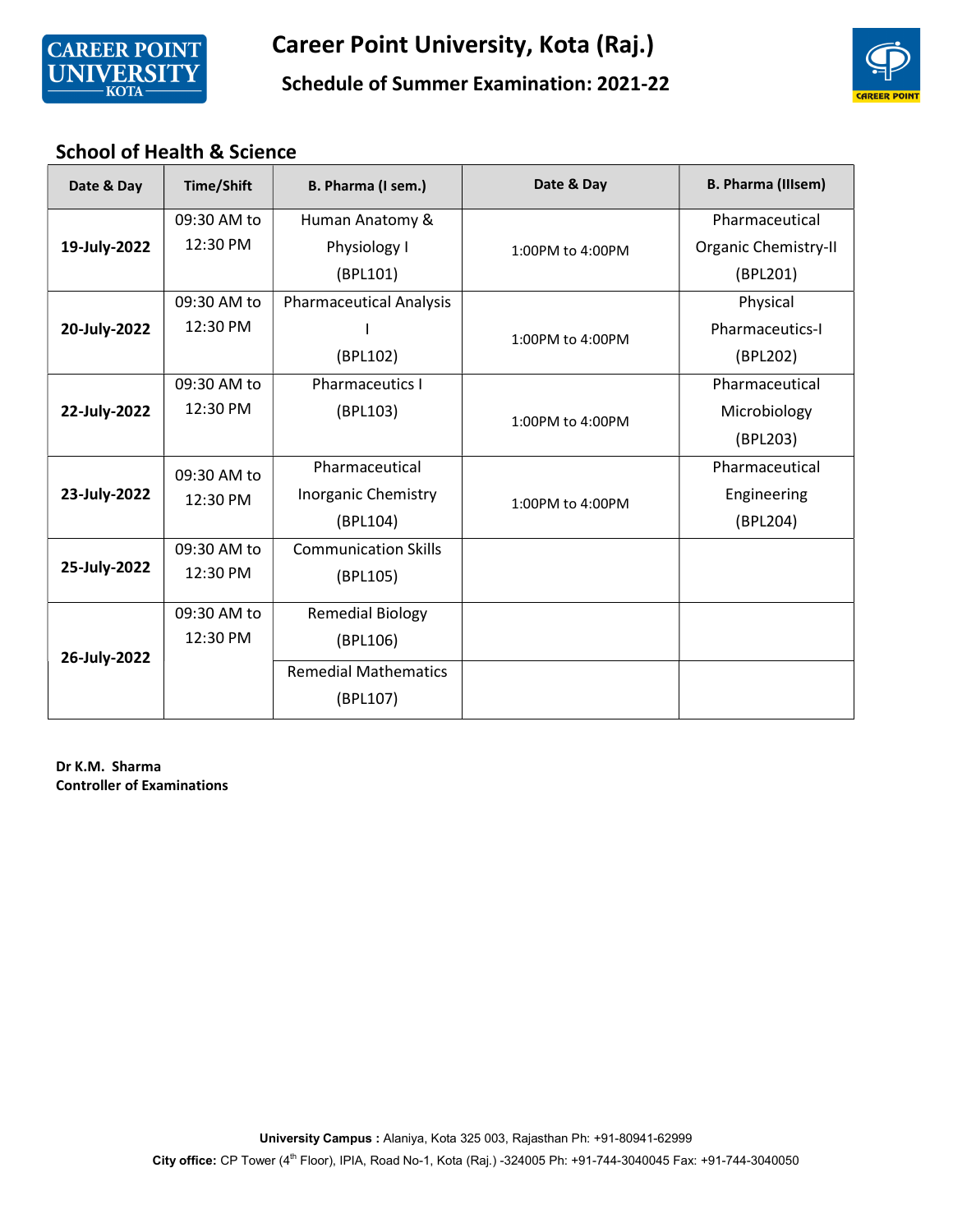



#### Schedule of Summer Examination: 2021-22

#### School of Health & Science

| Date & Day   | Time/Shift              | B. Pharma (V sem)                                  | Date & Day       | B. Pharm (VII sem)                                    |
|--------------|-------------------------|----------------------------------------------------|------------------|-------------------------------------------------------|
| 27-July-2022 | 09:30 AM to<br>12:30 PM | <b>Medicinal Chemistry</b><br>$-$ II (BPL301)      | 1:00PM to 4:00PM | Instrumental Methods of<br>Analysis - Theory (BPL401) |
| 28-July-2022 | 09:30 AM to<br>12:30 PM | <b>Industrial Pharmacy</b><br>$-1$ (BPL302)        | 1:00PM to 4:00PM | Industrial Pharmacy $-$ II<br>Theory (BPL402)         |
| 29-July-2022 | 09:30 AM to<br>12:30 PM | Pharmacology $-$ II<br>(BPL303)                    | 1:00PM to 4:00PM | Pharmacy Practice – Theory<br>(BPL403)                |
| 30-July-2022 | 09:30 AM to<br>12:30 PM | Pharmacognosy &<br>Phytochemistry - II<br>(BPL304) | 1:00PM to 4:00PM | Novel Drug Delivery System -<br>Theory (BPL404)       |
| 01-Aug-2022  | 09:30 AM to<br>12:30 PM | Pharmaceutical<br>Jurisprudence<br>(BPL305)        |                  |                                                       |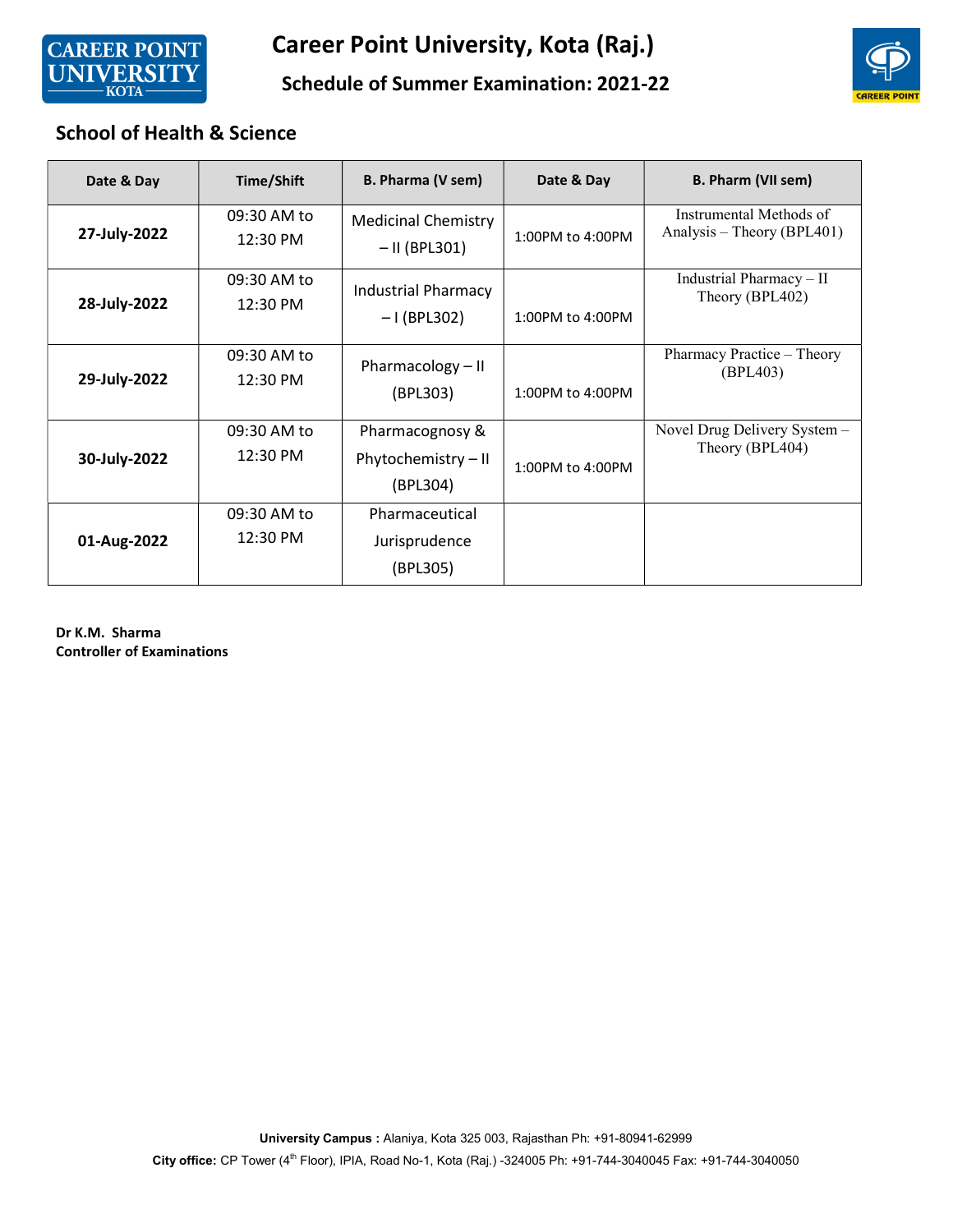

#### Schedule of Summer Examination: 2021-22



# Polytechnic (2<sup>nd</sup> semester)

| Date & Day | <b>Time</b>          | $2^{nd}$ sem                                                                |  |
|------------|----------------------|-----------------------------------------------------------------------------|--|
| 05-5-2022  | 10:30 AM to 01.30 PM | Applied Physics-II (PHL104)                                                 |  |
| 06-5-2022  | 10:30 AM to 01.30 PM | (CSL110)<br>Introduction to IT Systems                                      |  |
| 07-5-2022  | 10:30 AM to 01.30 PM | <b>Fundamentals of Electrical &amp; Electronics</b><br>Engineering (EEL102) |  |
| 09-5-2022  | 10:30 AM to 01.30 PM | Engineering Mechanics (MEL101)                                              |  |
| 10-5-2022  | 10:30 AM to 01.30 PM | <b>Environmental Science</b><br>(ENL101)                                    |  |
| 11-5-2022  | 10:30 AM to 01.30 PM | Mathematics-II (MAL103)                                                     |  |

# Polytechnic (4<sup>th</sup> semester)

| Date & Day | <b>Time</b>          | $4th$ sem                          |
|------------|----------------------|------------------------------------|
| 05-5-2022  | 10:30 AM to 01.30 PM | Introduction to DBMS (DCS222)      |
| 06-5-2022  | 10:30 AM to 01.30 PM | Computer Networks (DCS223)         |
| 07-5-2022  | 10:30 AM to 01.30 PM | SSAD/Software Engineering (DCS224) |
| 09-5-2022  | 10:30 AM to 01.30 PM | Web Technologies (DCS225)          |
| 10-5-2022  | 10:30 AM to 01.30 PM | Information Security (DCS226)      |
| 11-5-2022  | 10:30 AM to 01.30 PM | Operating Systems (DCS221)         |

#### (Dr. K. M. Sharma)

Controller of Examinations

## Polytechnic (1<sup>st</sup> semester)

| <b>Date</b>  | <b>Time</b> | Computer<br><b>Science</b> |
|--------------|-------------|----------------------------|
| 05-July-2022 | 09:30 AM to | Applied Physics-I          |

University Campus : Alaniya, Kota 325 003, Rajasthan Ph: +91-80941-62999

City office: CP Tower (4<sup>th</sup> Floor), IPIA, Road No-1, Kota (Raj.) -324005 Ph: +91-744-3040045 Fax: +91-744-3040050